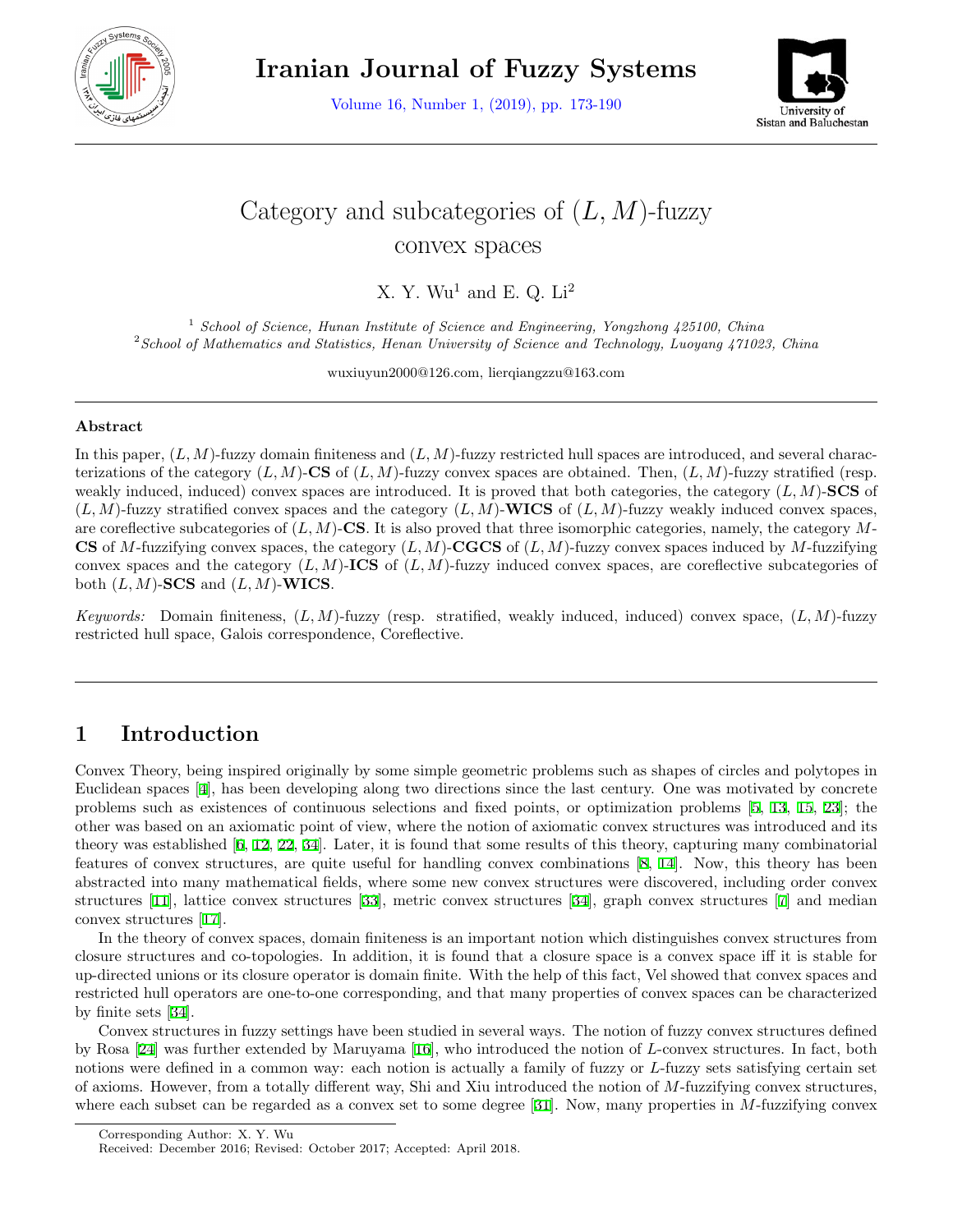spaces have been studied [\[30](#page-17-3), [31](#page-17-2), [36,](#page-17-4) [38,](#page-17-5) [37,](#page-17-6) [41,](#page-17-7) [40](#page-17-8), [42](#page-17-9)]. Later, Xiu and Shi introduced the notion of (*L, M*)-fuzzy convex structures [[32\]](#page-17-10), generalizing of both *L*-convex structures and *M*-fuzzifying convex structures. In fact, (*L, M*) fuzzy convex structures can be generated by *L*-fuzzy Alexandroff topologies [\[9](#page-16-15)], *L*-fuzzy groups [[3\]](#page-16-16), *L*-fuzzy sublattices [[2\]](#page-16-17), *L*-fuzzy pre-ordered spaces [\[10](#page-16-18)], *L*-fuzzy vector spaces [[16\]](#page-16-14) and *L*-fuzzy ordered spaces [[43](#page-17-11)], etc.

We will introduce and characterize domain finiteness of (*L, M*)-fuzzy convex spaces. We also introduce notions of (*L, M*)-fuzzy restricted hull (resp. stratified, weakly induced, induced, etc) convex spaces, and discuss their relations in a view of category aspect.

This paper is arranged as follows. In Section 2, we recall some notions of (*L, M*)-fuzzy convex spaces and *M*fuzzifying convex spaces. In Sections 3 and 4, we introduce and characterize domain finiteness of both *L*-convex spaces and  $(L, M)$ -fuzzy convex spaces. Also, we characterize  $(L, M)$ -**CS** by the category  $(L, M)$ -**RHS** of  $(L, M)$ fuzzy restricted hull spaces, the category (*L, M*)-**GCS** of (*L, M*)-fuzzy convex spaces generated by (*L, M*)-fuzzy closure spaces, the category (*L, M*)-**DFCOS** of (*L, M*)-fuzzy domain finite closure spaces and the category (*L, M*)-**CAS** of (*L, M*)-fuzzy concave spaces. We also show that the category *L*-**CS** of *L*-convex spaces is a coreflective subcategory of  $(L, M)$ **-CS**. In Sections 5 and 6, we introduce  $(L, M)$ -fuzzy stratified (resp. weakly induced) convex spaces. We show that both  $(L, M)$ **-SCS** and  $(L, M)$ **-WICS** are coreflective subcategories of  $(L, M)$ **-CS**. We also show that the category *L*-**SCS** of *L*-stratified convex spaces and the category *L*-**WICS** of *L*-weakly induced convex spaces are coreflective subcategories of  $(L, M)$ **-SCS** and  $(L, M)$ **-WICS**, respectively. In Section 7, we introduce  $(L, M)$ -fuzzy induced convex spaces and show that three isomorphic categories, the category *M*-**CS** of *M*-fuzzifying convex spaces, the category (*L, M*)-**CGCS** and the category (*L, M*)-**ICS** of (*L, M*)-fuzzy induced convex spaces, are coreflective subcategories of both  $(L, M)$ **-SCS** and  $(L, M)$ **-WICS**. In Section 8, we draw a diagram to show relations among  $(L, M)$ **-CS** and its subcategories.

## **2 Preliminaries**

In this paper, *X*, *Y* are nonempty sets. 2<sup>*X*</sup> is the power set of *X* and  $2^{X}_{fin}$  is the set of all finite subsets of *X*. Both *L* and *M* are completely distributive lattices and *M* has an inverse involution *′* . The least element and the greatest element of *L* (resp. *M*) are denoted by  $\perp$  and  $\top$ . In particular, we write **2** for the lattice  $\{\perp, \top\}$ . If  $\varphi \subseteq M$ , we denote  $\bigvee \varphi = \bigvee_{b \in \varphi} b$  and  $\bigwedge \varphi = \bigwedge_{b \in \varphi} b$ . Also, we adopt the convention that  $\bigvee \emptyset = \bot$  and  $\bigwedge \emptyset = \top$ . An element  $a \in M$  is called a prime, if for all  $b, c \in M$ ,  $b \wedge c \le a$  implies  $b \le a$  or  $c \le a$ . We denote  $P(M)$  the set of all primes in  $M \setminus \{\top\},$ and  $J(M) = \{a \in M : a' \in P(M)\}$  [[35\]](#page-17-12).

A binary relation  $\prec$  on M is defined as: for all  $a, b \in M$ ,  $a \prec b$  iff for all  $\varphi \subseteq M$ ,  $b \leq \bigvee \varphi$  always implies the existence of  $d \in \varphi$  such that  $a \leq d$ . Further, a binary relation  $\prec^{op}$  is defined as: for all  $a, b \in M$ ,  $a \prec^{op} b$  iff  $b' \prec a'$ . Clearly,  $\beta(\bigvee_{i\in\Omega}a_i)=\bigcup_{i\in\Omega}\beta(a_i)$  and  $\alpha(\bigwedge_{i\in\Omega}a_i)=\bigcup_{i\in\Omega}\alpha(a_i)$  for all  $\{a_i\}_{i\in\Omega}\subseteq M$ , where  $\beta(a)=\{b : b\prec a\}$  and  $\alpha(a) = \{b : a \prec^{op} b\}$  for all  $a \in M$ . We have  $\beta(\perp) = \alpha(\perp) = \emptyset$  and  $a = \bigvee \beta(a) = \bigvee \beta^*(a) = \bigwedge \alpha(a) = \bigwedge \alpha^*(a)$  for all  $a \in M$ , where  $\beta^*(a) = \beta(a) \cap J(M)$  and  $\alpha^*(a) = \alpha(a) \cap P(M)$  [\[26](#page-17-13), [35](#page-17-12)].

*L <sup>X</sup>* is the set of all *L*-fuzzy sets on *X*, whose greatest element and least element are denoted by *⊤* and *⊥*. The characterization function of a subset  $U \in 2^X$  is an *L*-fuzzy set denoted by  $\chi_U$ . The *L*-fuzzy set on *X* with a constant value  $\lambda \in L$  is denoted by  $\underline{\lambda}$ . An *L*-fuzzy point with a support *x* and a value  $r \in L$  is also an *L*-fuzzy set which is denoted by  $x_r$ . Also, we will denote  $J(L^X) = \{x_r \in L^X : r \in J(L)\}, \ \beta(A) = \{x_a \in L^X : a \prec A(x)\}\$  and  $\beta^*(A) = \beta(A) \cap J(L^X)$ for each  $A \in L^X$ . Clearly,  $A = \bigvee \beta(A) = \bigvee \beta^*(A)$ . For convenience, we will write  $x_\lambda \nleq^* A$  for  $x_\lambda \in J(L^X)$  and  $x_{\lambda} \not\leq A$ . We denote  $A_{[a]} = \{x \in X : A(x) \geq a\}$  and  $A^{[a]} = \{x \in X : a \notin \alpha(A(x))\}$  for each  $A \in L^X$  and each  $a \in L$ [[26,](#page-17-13) [27,](#page-17-14) [28](#page-17-15), [29](#page-17-16), [31](#page-17-2)]. For convenience, if we write  $\bigvee_{i\in\Omega}^{dir} A_i$ , we mean that  $\{A_i\}_{i\in\Omega}\subseteq L^X$  is up-directed.

A mapping  $f_L^{\rightarrow}$  :  $L^X \rightarrow L^Y$  is called an *L*-fuzzy mapping, if there exists a mapping  $f : X \rightarrow Y$  such that  $f_L^{\rightarrow}(A)(y) = \bigvee_{f(x)=y} A(x)$  for all  $A \in L^X$  and all  $y \in Y$ . Also,  $f_L^{\leftarrow}: L^Y \to L^X$  is defined as:  $f_L^{\leftarrow}(B)(x) = B(f(x))$  for all *B* ∈ *L*<sup>Y</sup> and all *x* ∈ *X* [\[27](#page-17-14), [28](#page-17-15), [29\]](#page-17-16).

**Definition 2.1.** [\[29](#page-17-16), [30,](#page-17-3) [32\]](#page-17-10) *A pair*  $(X, \mathcal{C})$  *is called an*  $(L, M)$ *-fuzzy closure space, where*  $\mathcal{C}: L^X \to M$  *is a mapping, if*  $\mathcal{C}(LMC1) \mathcal{C}(\underline{\perp}) = \mathcal{C}(\underline{\top}) = \top;$  $(LMC2) \mathcal{C}(\bigwedge_{i \in \Omega} A_i) \geq \bigwedge_{i \in \Omega} \mathcal{C}(A_i) \text{ for all } \{A_i\}_{i \in \Omega} \subseteq L^X.$ *Further,*  $(X, \mathcal{C})$  *is called an*  $(L, M)$ *-fuzzy convex space* [[32\]](#page-17-10)*, if*  $(LMC3) \mathcal{C}(\bigvee_{i\in\Omega} A_i) \geq \bigwedge_{i\in\Omega} \mathcal{C}(A_i)$  for all totally ordered set  $\{A_i\}_{i\in\Omega} \subseteq L^X$ .

Let *C* and *D* be  $(L, M)$ -fuzzy convex structures on *X*. *C* is said to be finer than *D*, denoted by  $D \le C$ , if  $D(A) \le C(A)$ for all  $A \in L^X$ .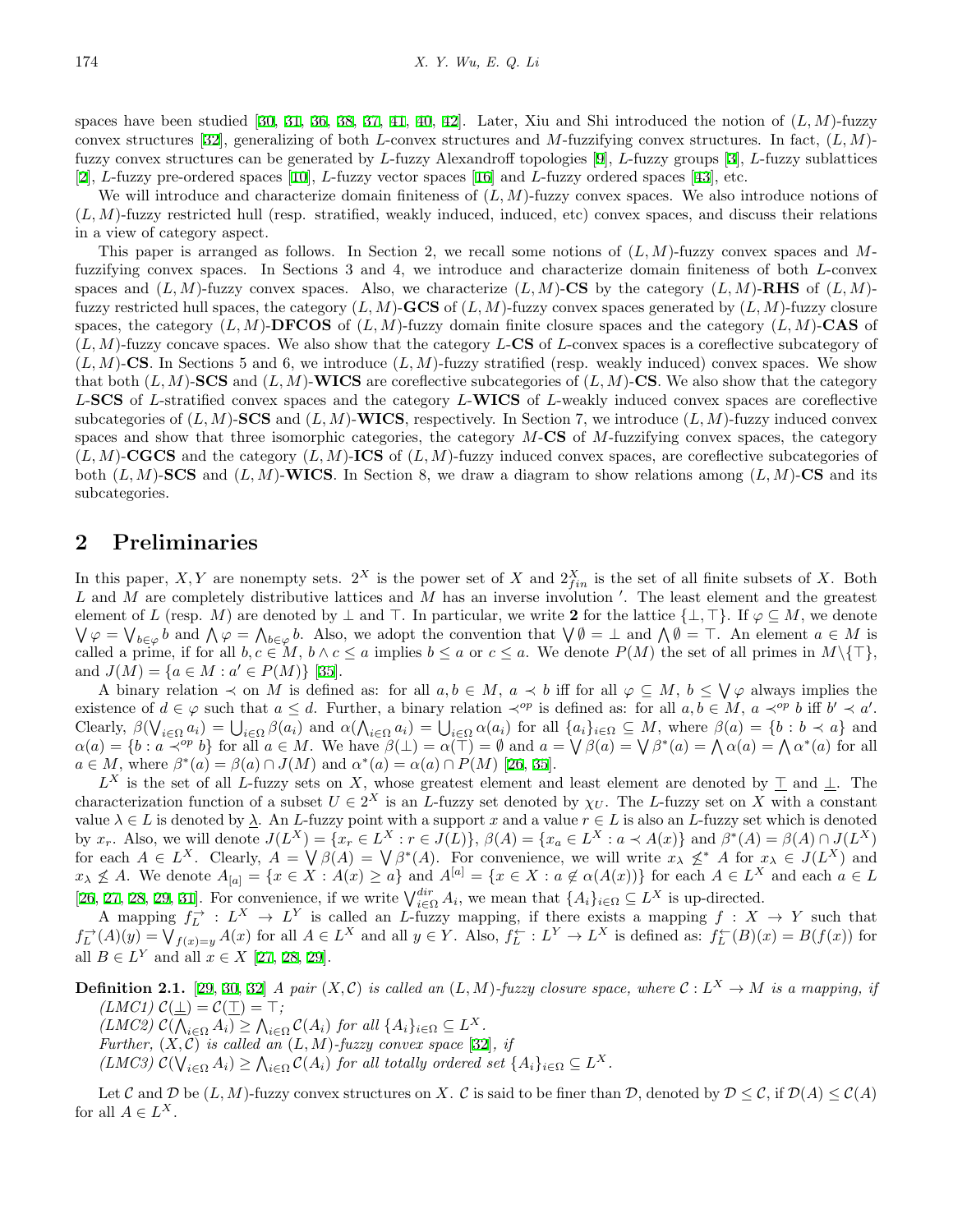**Theorem 2.2.** [[27,](#page-17-14) [29\]](#page-17-16) The closure (resp. hull) operator  $\cos : L^X \to M^{J(L^X)}$  (briefly,  $\infty$ ) of an  $(L, M)$ -fuzzy closure *(resp. convex) space*  $(X, \mathcal{C})$  *is defined as:* 

$$
\forall A \in L^X, \forall x_{\lambda} \in J(L^X), \quad co(A)(x_{\lambda}) = \bigwedge_{x_{\lambda} \not\leq^* B \geq A} (\mathcal{C}(B))'.
$$

*Then, for all*  $A, B \in L^X$  *and*  $x_{\lambda} \in J(L^X)$ *, co satisfies the following conditions:* 

 $(LMCO1)$   $co(\perp)(x_{\lambda}) = \perp;$ 

*(LMCO2)*  $x_{\lambda} \leq A$  *implies that*  $co(A)(x_{\lambda}) = \top$ *;* 

 $(LMCO3)$   $A \leq B$  *implies that*  $co(A) \leq co(B)$ ;

 $(LMCO4)$   $co(A)(x_{\lambda}) = \bigwedge_{x_{\lambda} \not\leq B \geq A} \bigvee_{y_{\mu} \not\leq^* B} co(B)(y_{\mu}).$ 

Conversely, let  $\omega: L^X \to M^{J(L^X)}$  be an operator satisfying (LMCO1)-(LMCO4) and a mapping  $\mathcal{C}_{co}: L^X \to M$  be *defined as:*

$$
\forall A \in L^X, \quad \mathcal{C}_{co}(A) = \bigwedge_{x_\lambda \not\leq^* A} (co(A)(x_\lambda))'.
$$

*Then*  $\mathcal{C}_{co}$  *is an*  $(L, M)$ *-fuzzy closure structure with*  $co_{\mathcal{C}_{co}} = co$ *.* 

**Theorem 2.3.** [\[28](#page-17-15)] *If*  $co: L^X \to M^{J(L^X)}$  is an operator satisfying (LMCO1)–(LMCO4), then it satisfies (LMCO0).  $(LMCO0) \co(A)(x_{\lambda}) = \bigwedge_{\mu \in \beta^*(\lambda)} co(A)(x_{\mu}) \text{ for all } A \in L^X \text{ and } x_{\lambda} \in J(L^X).$ 

**Remark 2.4.** *(1) An* (*L,* **2**)*-fuzzy closure space (resp.* (*L,* **2**)*-fuzzy convex space)* (*X, C*) *is reduced to an L-closure space (resp. L*-convex space [[16\]](#page-16-14)*).* That is, C satisfies (LC1) and (LC2) (resp. (LC1)–(LC3)).

 $$ 

 $(LC2)$  *If*  $\{A_i\}_{i \in \Omega} \subseteq \mathcal{C}$ , then  $\bigwedge_{i \in \Omega} A_i \in \mathcal{C}$ *.* 

*(LC3) If*  ${A_i}_{i \in \Omega}$  ⊆ *C is totally ordered, then*  $\bigvee_{i \in \Omega} A_i$  ∈ *C.* 

The L-closure operator  $\text{co}: L^X \to L^X$  of an L-closure space  $(X, \mathcal{C})$  is defined as:  $\text{co}_{\mathcal{C}}(A) = \bigwedge \{B \in \mathcal{C} : A \leq B\}$  for  $all A \in L^X$ , which is still denoted by *co*. Then

 $(LCO1)$   $co(\perp) = \perp;$ 

 $(LCO2)$   $A \leq co(A)$  *for all*  $A \in L^X$ ;

 $(LCO3)$   $co(A) \leq co(B)$  *for all*  $A, B \in L^X$  *with*  $A \leq B$ ;

 $(LCO4)$   $co(co(A)) = co(A)$  *for all*  $A \in L^X$ .

Conversely, if an operator  $\omega: L^X \to L^X$  satisfies  $(LCO1)$ – $(LCO4)$  and  $C_{co} = \{A \in L^X : co(A) = A\}$ , then  $(X, C_{co})$ *is an L*-closure space satisfying  $\cos c_{\cos} = \cos$ .

(2)  $(X, \mathcal{C})$  is an  $(L, M)$ -fuzzy closure space iff  $(X, \mathcal{C}_{[a]})$  is an L-closure space for all  $a \in M \setminus \{\perp\}$ , or  $(X, \mathcal{C}^{[a]})$  is an *L*-closure space for all  $a \in \alpha(\perp)$  [[32\]](#page-17-10).

*(3) A* (**2***, M*)*-fuzzy convex structure is reduced to an M-fuzzifying convex structure* [[31\]](#page-17-2)*. A* (**2***,* **2**)*-fuzzy convex space is reduced to a convex space* [\[34](#page-17-0)]*.*

**Definition 2.5.** [\[30](#page-17-3)] An operator  $\mathcal{H}: 2^{X}_{fin} \to M^{X}$  is called an M-fuzzifying restricted hull operator and the pair  $(X, \mathcal{H})$ *is called an M-fuzzifying restricted hull space, if*

 $(MRH1)$   $\mathcal{H}(\emptyset)(x) = \perp$  *for all*  $x \in X$ *;*  $(MRH2)$   $\mathcal{H}(U)(x) = \top$  *for all*  $U \in 2_{fin}^X$  *and*  $x \in U$ ;  $(MRH3) \mathcal{H}(V)(x) \wedge \bigwedge_{y \in V} \mathcal{H}(U)(y) \leq \mathcal{H}(U)(x)$  for all  $U, V \in 2_{fin}^X$  and  $x \in X$ .

**Theorem 2.6.** [\[30](#page-17-3)] If  $(X, \mathcal{C})$  is an M-fuzzifying convex space, then the restriction  $\mathcal{H}_{\mathcal{C}}: 2_{fin}^X \to M^X$  of the hull operator  $\cos$  *co*<sub>*C*</sub> *on*  $2_{fin}^X$  *is an M-fuzzifying restricted hull operator.* 

Conversely, if  $\mathcal{H}: 2_{fin}^X \to M^X$  is an M-fuzzifying restricted hull operator and  $co_{\mathcal{H}}: 2^X \to M^X$  is defined as:  $co_{\mathcal{H}}(U)(x) = \bigvee_{V \in 2^U_{fin}} \mathcal{H}(V)(x)$  for all  $U \in 2^X$  and  $x \in X$ , then  $co_{\mathcal{H}}$  is the hull operator of an M-fuzzifying convex *space*  $(X, \mathcal{C}_{\mathcal{H}})$  *satisfying*  $\mathcal{H}_{\mathcal{C}_{\mathcal{H}}} = \mathcal{H}$ *.* 

Let  $(X, \mathcal{H}_X)$  and  $(Y, \mathcal{H}_Y)$  be M-fuzzifying restricted hull spaces.  $f : X \to Y$  is called an *M*-fuzzifying RHP mapping, if  $\mathcal{H}_X(U)(x) \leq \mathcal{H}_Y(f(U))(f(x))$  for all  $U \in 2_{fin}^X$  and  $x \in X$ .

**Definition 2.7.** (1)  $B \in L^X$  is called a proper subset of  $A \in L^X$ , denoted by  $B \nleq A$ , if  $B \leq A$  and  $B \neq A$ . Clearly,  $B \leq A$  *iff*  $B \leq A$  *and there exists*  $x_{\lambda} \prec A$  *such that*  $x_{\lambda} \not\leq B$ *.* 

(2)  $F \in L^X$  is called an L-fuzzy finite set relative to  $A \in L^X$ , if there exists  $a \varphi \in 2_{fin}^{\beta^*(A)}$  such that  $F = \bigvee \varphi$ . We denote  $\mathfrak{F}(A) = \{ \forall \varphi : \varphi \in 2_{fin}^{\beta^*(A)} \}$ . In particular, L-fuzzy finite sets relative to  $\bot$  are simply called L-fuzzy finite sets. *We simply denote*  $\mathfrak{F}(\top)$  *by*  $\mathfrak{F}(X)$ .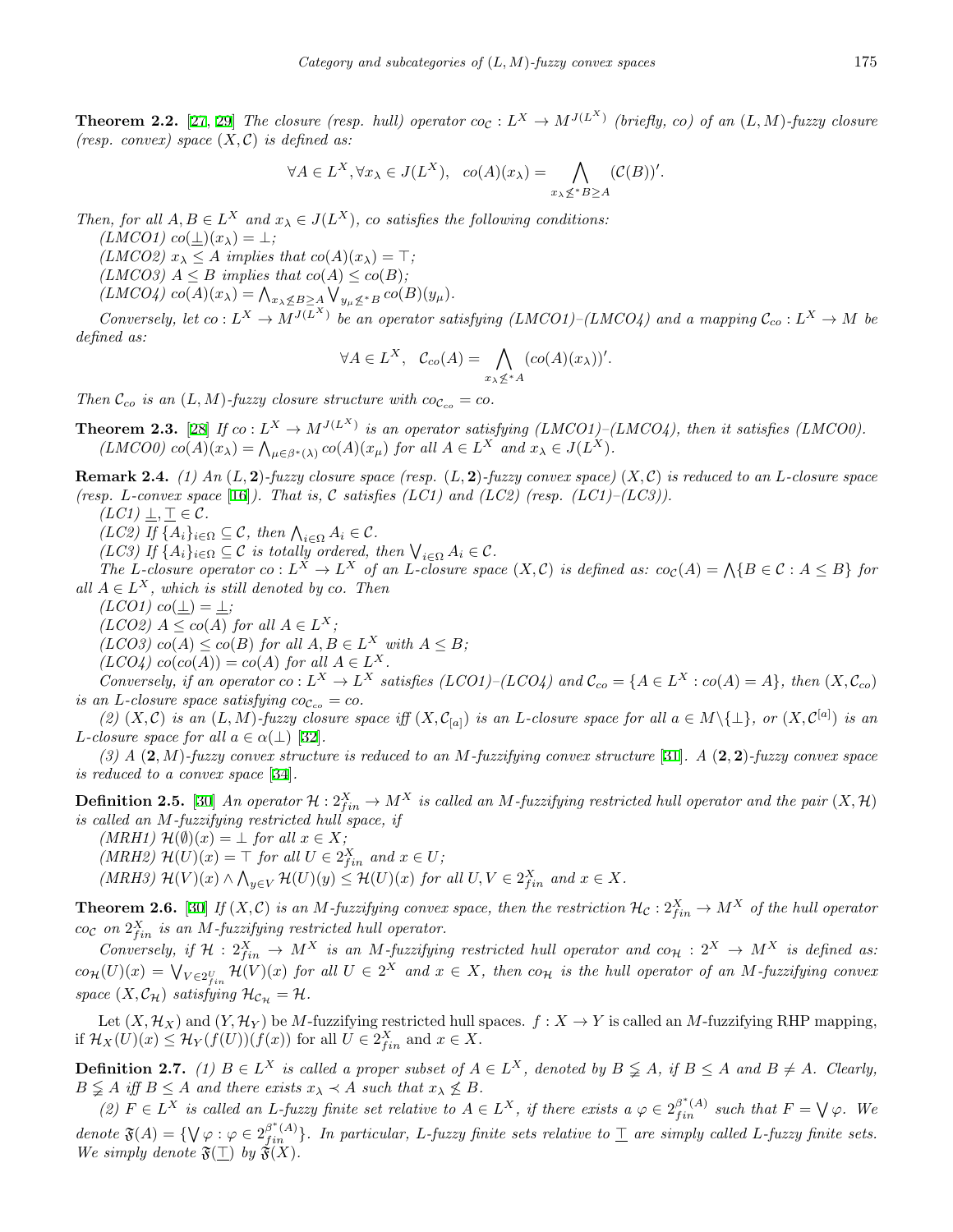**Proposition 2.8.** *Let*  $A, B \in L^X$  *and*  $F \in \mathfrak{F}(X)$ *. Then* 

 $(1)$   $\mathfrak{F}(A)$  *is up-directed*;

- $(2)$   $B \leq A$  *iff*  $\mathfrak{F}(B) \subseteq \mathfrak{F}(A)$ ;
- $(3)$   $\beta^*(A) \subseteq \mathfrak{F}(A)$  *and*  $\bigvee \mathfrak{F}(A) = A$ *;*
- $(4)$   $\mathfrak{F}(\bigvee_{i\in\Omega}A_i) = \bigcup_{i\in\Omega}\mathfrak{F}(A_i)$  *for all up-directed set*  $\{A_i\}_{i\in\Omega}\subseteq L^X$ .

*Proof.* (1)–(3) are clear. We only need to prove (4). Clearly,  $\bigcup_{i\in\Omega} \mathfrak{F}(A_i) \subseteq \mathfrak{F}(\bigvee_{i\in\Omega} A_i)$ . Conversely, if  $F \in \mathfrak{F}(\bigvee_{i\in\Omega} A_i)$ , then there exists  $\varphi \in 2_{fin}^{\beta^*(\bigvee_{i\in \Omega} A_i)} = 2_{fin}^{\bigcup_{i\in \Omega} \beta^*(A_i)}$  such that  $F = \bigvee \varphi$ . Since the set  $\{\beta^*(A_i)\}_{i\in \Omega}$  is also up-directed, there exists  $i_0 \in \Omega$  such that  $\varphi \in 2_{fin}^{\beta^*(A_{i_0})}$ . Thus  $F \in \mathfrak{F}(A_{i_0}) \subseteq \bigcup_{i \in \Omega} \mathfrak{F}(A_i)$ . Therefore  $\bigcup_{i \in \Omega} \mathfrak{F}(A_i) = \mathfrak{F}(\bigvee_{i \in \Omega} A_i)$ .  $\Box$ 

The following proposition is similar to Lemma 3 in [\[31](#page-17-2)].

**Proposition 2.9.** *Let*  $p, q \in M$ *. The following statements are equivalent.* 

*(1)*  $p \leq q$ . *(2)* [[31\]](#page-17-2)  $∀a ∈ M, a ≤ p$  *implies*  $a ≤ q$ *.*  $(3)$  [[31\]](#page-17-2)  $\forall a \in \alpha(\perp), a \notin \alpha(p)$  *implies*  $a \notin \alpha(q)$ .  $(4)$  [[31\]](#page-17-2)  $\forall a \in J(M)$ ,  $a \leq p$  *implies*  $a \leq q$ *. (5)*  $\forall a \in \beta(\top), a \prec p$  *implies*  $a \leq q$ *.*  $(6)$   $\forall a \in P(M)$ ,  $p \nleq a$  *implies*  $q \nleq a$ *. (7)*  $\forall a \in \beta^*(\top), a \prec p \implies a \leq q.$ 

**Definition 2.10.** [[1\]](#page-16-19) Let  $\mathbf{A}$ ,  $\mathbf{B}$  be categories. A mapping  $\mathbb{F}: \mathbf{A} \to \mathbf{B}$  is called a functor, if for all  $A, B \in O(\mathbf{A})$ ,  $f \in \text{hom}_{\mathbf{A}}(A, B)$  *and*  $g \in \text{hom}_{\mathbf{A}}(B, C)$ *,* 

 $(1)$   $\mathbb{F}(A) \in O(\mathbf{B})$  *and*  $\mathbb{F}(f) \in \text{hom}_{\mathbf{B}}(\mathbb{F}(A), \mathbb{F}(B))$ ;  $(2)$   $\mathbb{F}(g \circ f) = \mathbb{F}(g) \circ \mathbb{F}(f)$ ;  $(3)$   $\mathbb{F}(id_A) = id_{\mathbb{F}(A)}$ .

In particular, the functor  $\mathbb{I}_{\mathbf{A}} : \mathbf{A} \to \mathbf{A}$ , defined as:  $\mathbb{I}_{\mathbf{A}}(A) = A$  and  $\mathbb{I}_{\mathbf{A}}(f) = f$  for all  $A \in O(\mathbf{A})$  and  $f \in \text{hom}_{\mathbf{A}}(A, B)$ , is called the identity functor of **A**.

**Definition 2.11.** [[1\]](#page-16-19) Let **A** and **B** be categories. A functor  $\mathbb{F}: \mathbf{A} \to \mathbf{B}$  is called an isomorphism provided that there is a functor  $\mathbb{G}: \mathbf{B} \to \mathbf{A}$  such that  $\mathbb{G} \circ \mathbb{F} = \mathbb{I}_{\mathbf{A}}$  and  $\mathbb{F} \circ \mathbb{G} = \mathbb{I}_{\mathbf{B}}$ . A, B are called isomorphic, denoted by  $\mathbf{A} \cong \mathbf{B}$ , if there *exists an isomorphic functor*  $\mathbb{F}: \mathbf{A} \to \mathbf{B}$ *.* 

**Definition 2.12.** [[1\]](#page-16-19) *A functor*  $\mathbb{F}: \mathbf{A} \to \mathbf{B}$  *is said to be* 

*(1) an embedding, if* F *is injective on both objects and morphisms;*

 $(2)$  faithful, if  $\mathbb{F} : \text{hom}_{\mathbf{A}}(A, B) \to \text{hom}_{\mathbf{B}}(\mathbb{F}(A), \mathbb{F}(B))$  *is injective for all*  $A, B \in O(\mathbf{A})$ *;* 

 $(3)$  full, if  $\mathbb{F}$  : hom<sub>**A**</sub> $(A, B) \rightarrow$  hom<sub>**B**</sub>( $\mathbb{F}(A), \mathbb{F}(B)$ ) is surjective for all  $A, B \in O(A)$ .

**Definition 2.13.** [\[1](#page-16-19)] *A concrete category over a category* **X** *is a pair*  $(A, \mathbb{U})$ *, where*  $\mathbb{U}: A \rightarrow X$  *is a faithful functor. A* concrete category over **Set** is called a construct. A concrete functor from  $(A, \mathbb{U})$  to  $(B, \mathbb{V})$  is a functor  $\mathbb{F}: A \to B$ *such that*  $\mathbb{U} = \mathbb{V} \circ \mathbb{F}$ *.* 

**Definition 2.14.** [[1\]](#page-16-19) *Let*  $(A, \mathbb{U})$  *and*  $(B, \mathbb{V})$  *be constructs and*  $X \in O(\mathbf{Set})$ *.* 

(1) The fibre of X is a preordered class  $(\mathfrak{F}_{A}(X), \ll)$ , where  $\mathfrak{F}_{A}(X) = \{A \in O(A) : \mathbb{U}(A) = X\}$  and  $\ll$  is defined as:  $A \ll B$  *iff*  $id_X : \mathbb{U}(A) \to \mathbb{U}(B)$  *is an* **A***-morphism.* 

*(2)* If  $\mathbb{F}, \mathbb{G} : \mathbf{A} \to \mathbf{B}$  *are concrete functors, then*  $\mathbb{F}$  *is said to be finer than*  $\mathbb{G}$ *, denoted by*  $\mathbb{F} \ll \mathbb{G}$ *, provided that*  $\mathbb{F}(A) \ll \mathbb{G}(A)$  *for each*  $A \in O(\mathbf{A})$ *.* 

*(3)* If  $\mathbb{F}: \mathbf{A} \to \mathbf{B}$  and  $\mathbb{G}: \mathbf{B} \to \mathbf{A}$  are concrete functors, then the pair  $(\mathbb{F}, \mathbb{G})$  is called a Galois correspondence *provided that*  $\mathbb{I}_{\mathbf{A}} \ll \mathbb{G} \circ \mathbb{F}$  *and*  $\mathbb{F} \circ \mathbb{G} \ll \mathbb{I}_{\mathbf{B}}$ *.* 

(4) A functor  $\mathbb{T}:(\mathbf{A},\mathbb{U})\to(\mathbf{B},\mathbb{V})$  is called topological provided that every  $\mathbb{T}$ -spaced sink  $(f_i:B\to \mathbb{T}(A_i))_{i\in J}$  has a *unique*  $\mathbb{T}$ *-final lift*  $(\overline{f_i}: A \rightarrow A_i)_{i \in J}$ .

*(5)*  $(A, U)$  *is called topological provided that*  $U : A \rightarrow Set$  *is topological.* 

**Theorem 2.15.** [[1\]](#page-16-19) Let  $(A, U)$  be a subcategory of a category  $(B, V)$  with the inclusion functor  $E: (A, U) \rightarrow (B, V)$ . *Then*  $(A, \mathbb{U})$  *is coreflective in*  $(B, \mathbb{V})$  *iff there exists a functor*  $\mathbb{R} : (B, \mathbb{V}) \to (A, \mathbb{U})$  *such that*  $(\mathbb{E}, \mathbb{R})$  *is a Galois correspondence.*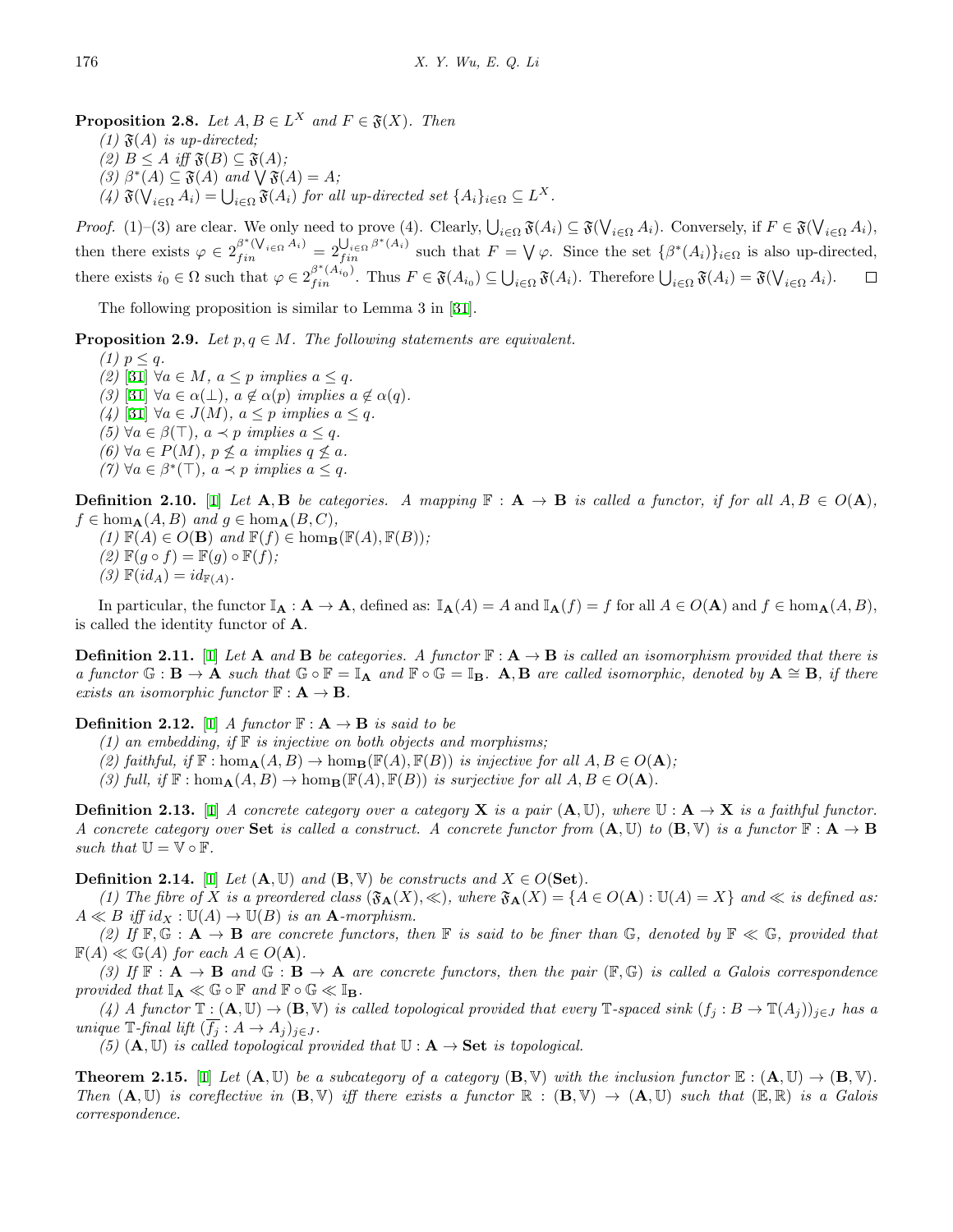**Remark 2.16.** (1) If  $\text{co}: L^X \to M^{J(L^X)}$  satisfies (LMCO1)–(LMCO4), then  $(X, \text{co})$  is called an  $(L, M)$ -fuzzy closure *operator space. Let*  $(X, c_0_X)$  *and*  $(Y, c_0_Y)$  *be*  $(L, M)$ *-fuzzy closure operator spaces. A mapping*  $f: X \to Y$  *is called an*  $(L, M)$ -fuzzy closure operator preserving mapping, if  $\cos(A)(x_\lambda) \leq \cos(f_L^{\rightarrow}(A))(f_L^{\rightarrow}(x_\lambda))$  for  $A \in L^X$  and  $x_\lambda \in J(L^X)$ . (2) Let  $(X, \mathcal{C}_X)$  and  $(Y, \mathcal{C}_Y)$  be  $(L, M)$ -fuzzy convex spaces. A mapping  $f : X \to Y$  is called an  $(L, M)$ -CP mapping,

 $if f: (X, co_{\mathcal{C}_X}) \to (Y, co_{\mathcal{C}_Y})$  *is an*  $(L, M)$ *-fuzzy closure operator preserving mapping* [[32\]](#page-17-10)*. The category whose objects are* (*L, M*)*-fuzzy convex spaces and whose morphisms are* (*L, M*)*-CP mappings, is denoted by* (*L, M*)*-***CS***. The corresponding construct is denoted by*  $((L, M)$ *-CS,*C $)$ *.* 

(3) Let  $(X, \mathcal{C}_X)$  and  $(Y, \mathcal{C}_Y)$  be L-convex spaces. A mapping  $f: X \to Y$  is called an L-CP mapping, if  $f_L^{\leftarrow}(B) \in \mathcal{C}_X$ *for all*  $B \in C_Y$  *[\[16\]](#page-16-14).* (*L,* **2**)*-***CS** *is denoted by L*-**CS** [\[18](#page-16-20)]*.* 

(4) Let  $(X, \mathcal{C}_X)$  and  $(Y, \mathcal{C}_Y)$  be M-fuzzifying convex spaces. A mapping  $f : X \to Y$  is called an M-fuzzifying CP mapping, if  $co_{Cx}(U)(x) \leq co_{Cx}(f(U))(f(x))$  for all  $U \in 2^X$  and  $x \in X$  [[31](#page-17-2)].  $(2,M)$ -CS is denoted by M-CS. In *particular,* **2***-***CS** *is denoted by* **CS***.*

*(5) The category, consisting of M-fuzzifying restricted hull spaces as objects and M-fuzzifying RHP mappings as morphisms, is denoted by M-***RHS***. The corresponding construct is denoted by (M-***RHS***,*H*). In particular,* **2***-***RHS** *is denoted by* **RHS***.*

#### **3 Some Properties of** *L***-convex Spaces**

**Theorem 3.1.** *Any L-convex space* (*X, C*) *is stable for up-directed unions, i.e., (LC3<sup>\*</sup>)*  $\bigvee$ <sub>*i*∈Ω</sub> *A*<sub>*i*</sub> ∈ *C for each up-directed family*  ${A_i}_{i \in \Omega}$  ⊆ *C.* 

*Proof.* Let  $\mathcal{D} = \{D_i\}_{i \in \Omega} \subseteq \mathcal{C}$  be up-directed and  $D = \bigvee_{i \in \Omega} D_i$ . Define a set

$$
\mathcal{M} = \{ A \in \mathcal{C} : \forall D_i \in \mathcal{D}, A \lor_{\mathcal{C}} D_i \le D \},\
$$

where  $A \vee_C D_i = \bigwedge \{ B \in \mathcal{C} : A \vee D_i \leq B \}$ . Then we have the following results. (i) *D ⊆ M*.

In fact, let  $D_{i_0} \in \mathcal{D}$  and  $D_i \in \mathcal{D}$ . Since  $\mathcal{D} \subseteq \mathcal{C}$  is up-directed, there exists  $D_j \in \mathcal{D}$  such that  $D_{i_0}, D_i \leq D_j$ . Then  $D_{i_0} \vee_C D_i \leq D_j \leq D$ , which shows  $D_{i_0} \in \mathcal{M}$ . Thus  $\mathcal{D} \subseteq \mathcal{M}$ .

(ii)  $A \leq D$  for all  $A \in \mathcal{M}$ . It directly follows from definition of  $\mathcal{M}$ .

(iii)  $A \vee_C D_i \in \mathcal{M}$  for all  $A \in \mathcal{M}$  and  $D_i \in \mathcal{D}$ .

In fact, by (LC2),  $A \vee_C D_i \in C$ . For each  $D_j \in \mathcal{D}$ , there exists  $D_k \in \mathcal{D}$  such that  $D_i, D_j \le D_k$ . Thus  $D_j, A \vee_C D_i \le D_j$  $A \vee_{\mathcal{C}} D_k \in \mathcal{C}$ . Hence  $(A \vee_{\mathcal{C}} D_i) \vee D_j \leq A \vee_{\mathcal{C}} D_k$ , which shows  $(A \vee_{\mathcal{C}} D_i) \vee_{\mathcal{C}} D_j \leq A \vee_{\mathcal{C}} D_k \leq D$ . Therefore  $(A \vee_{\mathcal{C}} D_i) \in \mathcal{M}$ . (iv) *M* is inductive. i.e., each nonempty chain  $K = \{K_j\}_{j \in \Lambda} \subseteq \mathcal{M}$  is bounded in *M*.

In fact,  $K = \bigvee \mathcal{K} \in \mathcal{C}$  by (LC3). If  $D_i \in \mathcal{D}$ , the set  $\{(K_j \vee_C D_i)\}_{j \in \Lambda}$  is also a chain in C. Thus  $\bigvee_{j \in \Lambda} (K_j \vee_C D_i) \in \mathcal{C}$ and  $K \vee_{\mathcal{C}} D_i \leq \bigvee_{j \in \Lambda} (K_j \vee_{\mathcal{C}} D_i) \leq D$ . Hence  $K \in \mathcal{M}$ .

By (iv) and Zorn's lemma, *M* has a maximal element, namely,  $M_M$ . Then  $D \geq M_M$  by (ii). Conversely, by (iii), we have  $M_{\mathcal{M}} \vee_{\mathcal{C}} D_i \in \mathcal{M}$  for all  $D_i \in \mathcal{D}$ . By maximality of  $M_{\mathcal{M}}$  and  $M_{\mathcal{M}} \vee_{\mathcal{C}} D_i \geq M_{\mathcal{M}}$ , we have  $D_i \leq M_{\mathcal{M}} \vee_{\mathcal{C}} D_i = M_{\mathcal{M}}$ . Therefore  $D = M_{\mathcal{M}} \in \mathcal{C}$ .

**Theorem 3.2.** *For an L-closure space* (*X, C*)*, the following results are equivalent.*

*(1) C is an L-convex structure.*

*(2) C is stable for up-directed unions.*

*(3) The closure operator co is domain finite, that is, co satisfies (LDF) as below.*

 $(LDF)$   $co(A) = \bigvee_{F \in \mathfrak{F}(A)} co(F)$  *for all*  $A \in L^X$ *.* 

(4) co is stable for up-directed union, that is,  $co(\bigvee_{i\in\Omega}A_i)=\bigvee_{i\in\Omega}co(A_i)$  for all up-directed family  $\{A_i\}_{i\in\Omega}\subseteq L^X$ .

*Proof.* (1)  $\Rightarrow$  (2): It follows from Theorem 3.1.

 $(2) \Rightarrow (3)$ : Clearly,  $\bigvee_{F \in \mathfrak{F}(A)} co(F) \leq co(A)$ . Conversely, since  $\mathfrak{F}(A)$  is up-directed, the set  $\{co(F) : F \in \mathfrak{F}(A)\}\$ is also up-directed. Thus  $\bigvee_{F \in \mathfrak{F}(A)}^{\infty} co(F) \in \mathcal{C}$ . Hence  $A = \bigvee_{F \in \mathfrak{F}(A)} F \leq \bigvee_{F \in \mathfrak{F}(A)} co(F)$  and  $co(A) \leq \bigvee_{F \in \mathfrak{F}(A)} co(F)$ . Therefore  $co(A) = \bigvee_{F \in \mathfrak{F}(A)} co(F)$ .

(3)  $\Rightarrow$  (4): Let  $\{A_i\}_{i\in\Omega} \subseteq L^X$  be an up-directed family and  $A = \bigvee_{i\in\Omega} A_i$ . By (LDF),  $co(A) = \bigvee_{F\in\mathfrak{F}(A)} co(F)$  $V_{F \in \bigcup_{i \in \Omega} \mathfrak{F}(A_i)} co(F) = \bigvee_{i \in \Omega} \bigvee_{F \in \mathfrak{F}(A_i)} co(F) = \bigvee_{i \in \Omega} co(A_i).$ 

 $(4) \Rightarrow (1)$ : If  $\{A_i\}_{i\in\Omega} \subseteq C$  is totally ordered, then it is up-directed. Thus  $co(\bigvee_{i\in\Omega} A_i) = \bigvee_{i\in\Omega} co(A_i) = \bigvee_{i\in\Omega} A_i \in C$ . Therefore  $C$  is an  $(L, M)$ -fuzzy convex structure.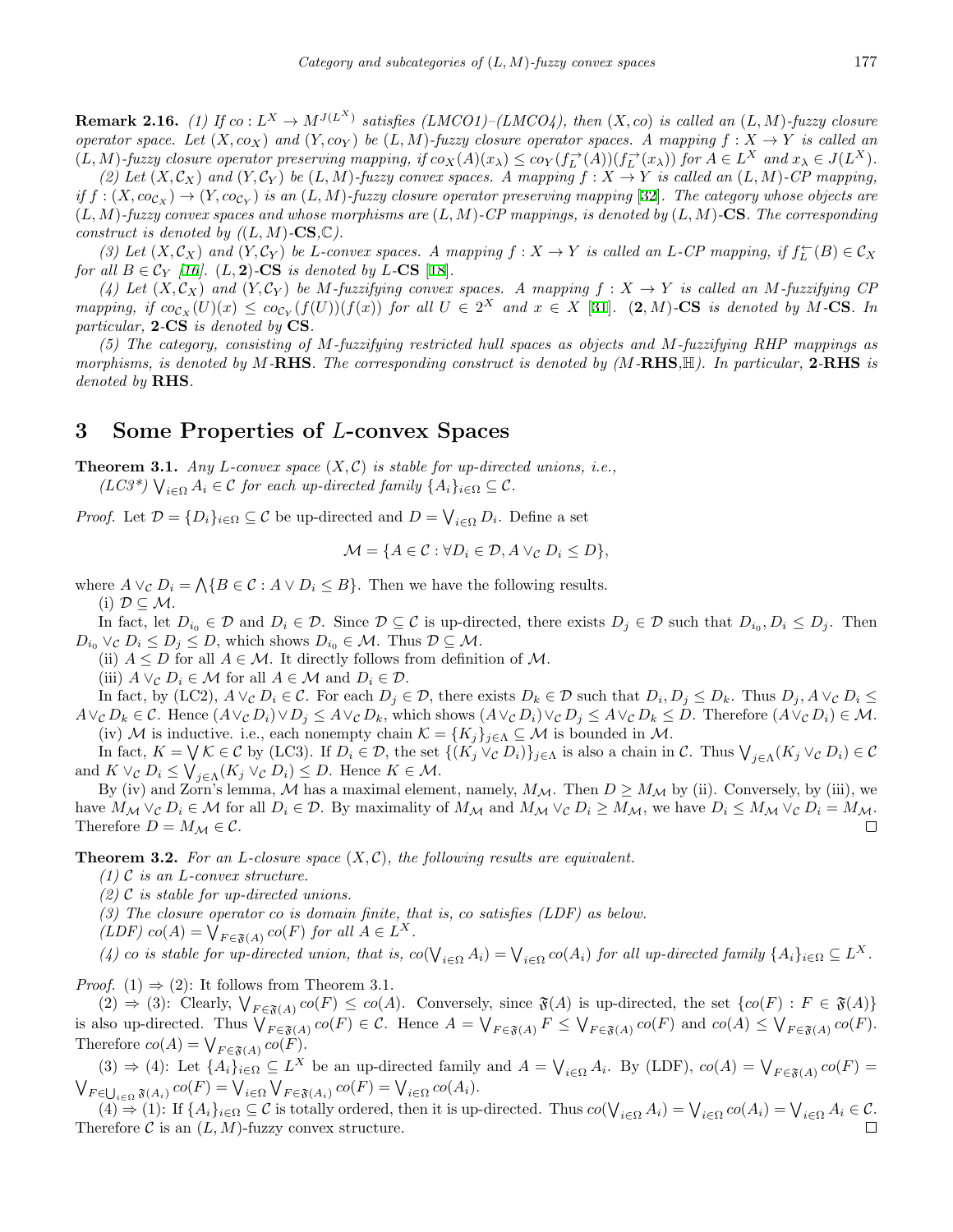**Theorem 3.3.** *Let* (*X, D*) *be an L-closure space and*

$$
\mathcal{C}_{\mathcal{D}} = \{ A \in L^X : \exists \varphi \subseteq \mathcal{D} \text{ is up-directed, } A = \bigvee \varphi \}.
$$

*Then*  $C_{\mathcal{D}}$  *is an L-convex structure generated by*  $\mathcal{D}$ *.* 

*Proof.* (LC1): Clearly,  $\perp$ ,  $\perp \in \mathcal{D} \subseteq \mathcal{C}_{\mathcal{D}}$ .

(LC2): Let  $\{A_i\}_{i\in\Omega}\subseteq\mathcal{C}_{\mathcal{D}}$  and  $A=\bigwedge_{i\in\Omega}A_i$ . By the definition of  $\mathcal{C}_{\mathcal{D}}$ , there exists an up-directed subfamily  $\mathcal{D}_i\subseteq\mathcal{D}$ such that  $A_i = \bigvee \mathcal{D}_i$  for each  $i \in \Omega$ .

Let S be the set of all choice mappings  $s : \Omega \to \bigcup_{i \in \Omega} \mathcal{D}_i$ , where  $s(i) \in \mathcal{D}_i$  for each  $i \in \Omega$ . Let  $\mathcal{D}_0 = \{\bigwedge_{i \in \Omega} s(i) : s \in \Omega\}$ *S}*. It has the following two properties.

(i)  $\mathcal{D}_0$  is up-directed. In fact, let  $B_1, B_2 \in \mathcal{D}_0$ . Then there exist  $s_1, s_2 \in \mathcal{S}$  such that  $B_1 = \bigwedge_{i \in \Omega} s_1(i)$  and  $B_2 = \bigwedge_{i \in \Omega} s_2(i)$ . Thus, for each  $i \in \Omega$ , there exists  $D_i \in \mathcal{D}_i$  such that  $i\in\Omega$   $s_2(i)$ . Thus, for each  $i\in\Omega$ , there exists  $D_i\in\mathcal{D}_i$  such that  $s_1(i), s_2(i)\leq D_i$ . Define a mapping  $s_3:\Omega\to\bigcup_{i\in\Omega}\mathcal{D}_i$ as:  $s_3(i) = D_i$  for all  $i \in \Omega$ . Then  $s_3 \in S$  and  $B_1, B_2 \leq B_3 = \bigwedge_{i \in \Omega} s_3(i) \in \mathcal{D}_0$ . This shows  $\mathcal{D}_0$  is up-directed.

(ii)  $A = \bigvee \mathcal{D}_0$ . In fact, if  $x_{\lambda} \prec A = \bigwedge_{i \in \Omega} A_i$ , then  $x_{\lambda} \prec A_i$  for each  $i \in \Omega$ . Thus, for each  $i \in \Omega$ , there exists  $D_i \in \mathcal{D}_i$  such that  $x_{\lambda} \leq D_i$ . Let  $s : \Omega \to \bigcup_{i \in \Omega} \mathcal{D}_i$  be defined as:  $s(i) = D_i$  for each  $i \in \Omega$ . Then  $s \in \mathcal{S}$  and  $x_{\lambda} \leq \bigwedge_{i\in\Omega}D_i = \bigwedge_{i\in\Omega} s(i) \in \mathcal{D}_0$ . Hence  $x_{\lambda} \leq \bigvee^{\lambda}D_0$ . By Proposition 2.9(5), we have  $A \leq \bigvee^{\lambda}D_0$ . Conversely, if  $y_{\mu} \prec \sqrt{\mathcal{D}_0}$ , then there exists  $s \in \mathcal{S}$  such that  $y_{\mu} \leq \bigwedge_{i \in \Omega} s(i) \leq \bigwedge_{i \in \Omega} A_i = A$ . Hence  $\bigvee \mathcal{D}_0 \leq A$ .

(LC3<sup>\*</sup>): Let  $\{A_i\}_{i\in\Omega} \subseteq C_{\mathcal{D}}$  be up-directed and  $A = \bigvee_{i\in\Omega} A_i$ . Since  $A_i \in C_{\mathcal{D}}$  for each  $i \in \Omega$ , there exists an up-directed  $\mathcal{D}_i \subseteq \mathcal{D}$  such that  $A_i = \bigvee \mathcal{D}_i$ . Let  $\mathcal{D}_* = \bigcup_{i \in \Omega} \mathcal{D}_i$  and  $\varphi_F = \{D : F \leq D \in \mathcal{D}_*\}$  for each  $F \in \mathfrak{F}(A)$ . We firstly check that  $\varphi_F$  is nonempty for all  $F \in \mathfrak{F}(A)$ . In fact, by Proposition 2.8(4), there exists  $i_F \in \Omega$  such that  $F \in \mathfrak{F}(A_{i_F}) = \mathfrak{F}(\bigvee \mathcal{D}_{i_F})$ . Again, there exists  $D_{i_F} \in \mathcal{D}_{i_F} \subseteq \mathcal{D}_{*}$  such that  $F \in \mathfrak{F}(D_{i_F})$ . Hence  $D_{i_F} \in \varphi_F$ .

Since  $F \le D_{i_F} \le A_{i_F} \le A$  for all  $F \in \mathfrak{F}(A)$ , we have  $F \le \Lambda \varphi_F \le A$ . Thus  $A = \bigvee_{F \in \mathfrak{F}(A)} F \le \bigvee_{F \in \mathfrak{F}(A)} \Lambda \varphi_F \le A$ which implies that  $A = \bigvee_{F \in \mathfrak{F}(A)} \bigwedge \varphi_F$ . So we have  $A \in \mathcal{C}_{\mathcal{D}}$  since  $\{\bigwedge \varphi_F : F \in \mathfrak{F}(A)\} \subseteq \mathcal{D}$  is up-directed. Hence  $\mathcal{C}_{\mathcal{D}}$  is an *L*-convex space.  $\Box$ 

**Definition 3.4.** *Let*  $(X, \mathcal{C})$  *be an L*-convex space and  $\& \subseteq \mathcal{D}$ . & *is called a* 

- *(1) subbase of*  $C$ *, if*  $C$  *is the coarsest L-convex structure on*  $X$  *containing*  $\&$ ;
- *(2) base of C, if elements of C are supermums of up-directed subfamilies of* &*.*

By Theorem 3.3, an *L*-closure space is a base of its generated *L*-convex space. Also, by Definition 3.4 and Theorem 3.1, a base of an *L*-convex space is a subbase.

**Theorem 3.5.** *Let*  $(X, \mathcal{C})$  *be an L*-convex space and  $\& \subseteq \mathcal{C}$ *.* 

*(1) If*  $\{co(F) : F \in \mathfrak{F}(X) \setminus \{\perp\}\}\subseteq \&$ , then & is a base of  $\mathcal{C}$ .

*(2) If*  $co(F) = \bigwedge \& 1$ *, where*  $\&_1 ⊆ \&$  *for all*  $F ∈ \mathfrak{F}(X) \setminus {\perp}$ *for then*  $\&$  *is a subbase of*  $C$ *.* 

*Proof.* We show  $M_I$  satisfies (1) and (2).

(1): Let  $C \in \mathcal{C}$ . By Proposition 2.8(3) and Theorem 3.2(4), we have  $C = co(C) = co(\bigvee_{F \in \mathfrak{F}(C)} F) = \bigvee_{F \in \mathfrak{F}(C)} co(F)$  $\bigvee_{F \in \mathfrak{F}(C) \setminus \{\perp\}} co(F)$ . Since the set  $\{co(F) : F \in \mathfrak{F}(C) \setminus \{\perp\}\} \subseteq \& \text{ is up-directed, we know that } \& \text{ is a base of } C.$ 

(2): Let  $\mathcal{D} = \{ \bigwedge \varphi \in L^X : \varphi \subseteq \mathcal{X} \}$ . Since  $\{ co(F) : F \in \mathfrak{F}(X) \setminus \{\perp\} \} \subseteq \mathcal{D} \subseteq \mathcal{C}$ , we know that  $\mathcal D$  is a base of  $\mathcal C$  by (1). Thus each element of *C* is the supermum of an up-directed subset of *D*. To show that & is a subbase of *C*, let  $(X, \mathcal{F})$ be an *L*-convex space with  $\& \subseteq \mathcal{F}$ . Then  $\mathcal{D} \subseteq \mathcal{F}$  which shows  $\mathcal{C} \subseteq \mathcal{F}$ . Therefore  $\&$  is a subbase of  $\mathcal{C}$ .  $\Box$ 

The inverse results of Theorem 3.5 are not true. We have the following example.

**Example 3.6.** Let  $X = \{x\}$  and  $L = [0,1]$ . Then  $\& = \{x_t : t \in [0,\frac{1}{3}) \cup [\frac{1}{2},1)\}$  is a base of the L-convex structure  $\mathcal{C} = [0, \frac{1}{3}]^X \cup [\frac{1}{2}, 1]^X$ . Thus & is also a subbase of C. However, we have  $x_{\frac{1}{3}} \in \mathfrak{F}(X)$ ,  $co(x_{\frac{1}{3}}) = x_{\frac{1}{3}} \notin \mathcal{X}$  and  $x_{\frac{1}{3}} \neq \bigwedge \varphi$ *for any*  $\varphi \subseteq \&$ .

#### **4 Characterizations of** (*L, M*)**-fuzzy Convex Spaces**

**Theorem 4.1.** *The following are equivalent for an*  $(L, M)$ *-fuzzy closure space*  $(X, C)$ *.* 

*(1) C is an* (*L, M*)*-fuzzy convex structure.*

*(2) co is domain finite, that is, co fulfills (LMDF) below.*

 $(LMDF) \ \forall A \in L^X, \forall x_{\lambda} \in J(L^X), \ co(A)(x_{\lambda}) = \bigwedge_{\mu \in \beta^*(\lambda)} \bigvee_{F \in \mathfrak{F}(A)} co(F)(x_{\mu}).$ 

*(3) C is stable for up-directed unions, that is, C satisfies (LMC3\*) below.*

 $(LMC3^*)\mathcal{C}(\bigvee_{i\in\Omega}A_i)\geq\bigwedge_{i\in\Omega}\mathcal{C}(A_i)$  for each up-directed subset  $\{A_i\}_{i\in\Omega}\subseteq L^X$ .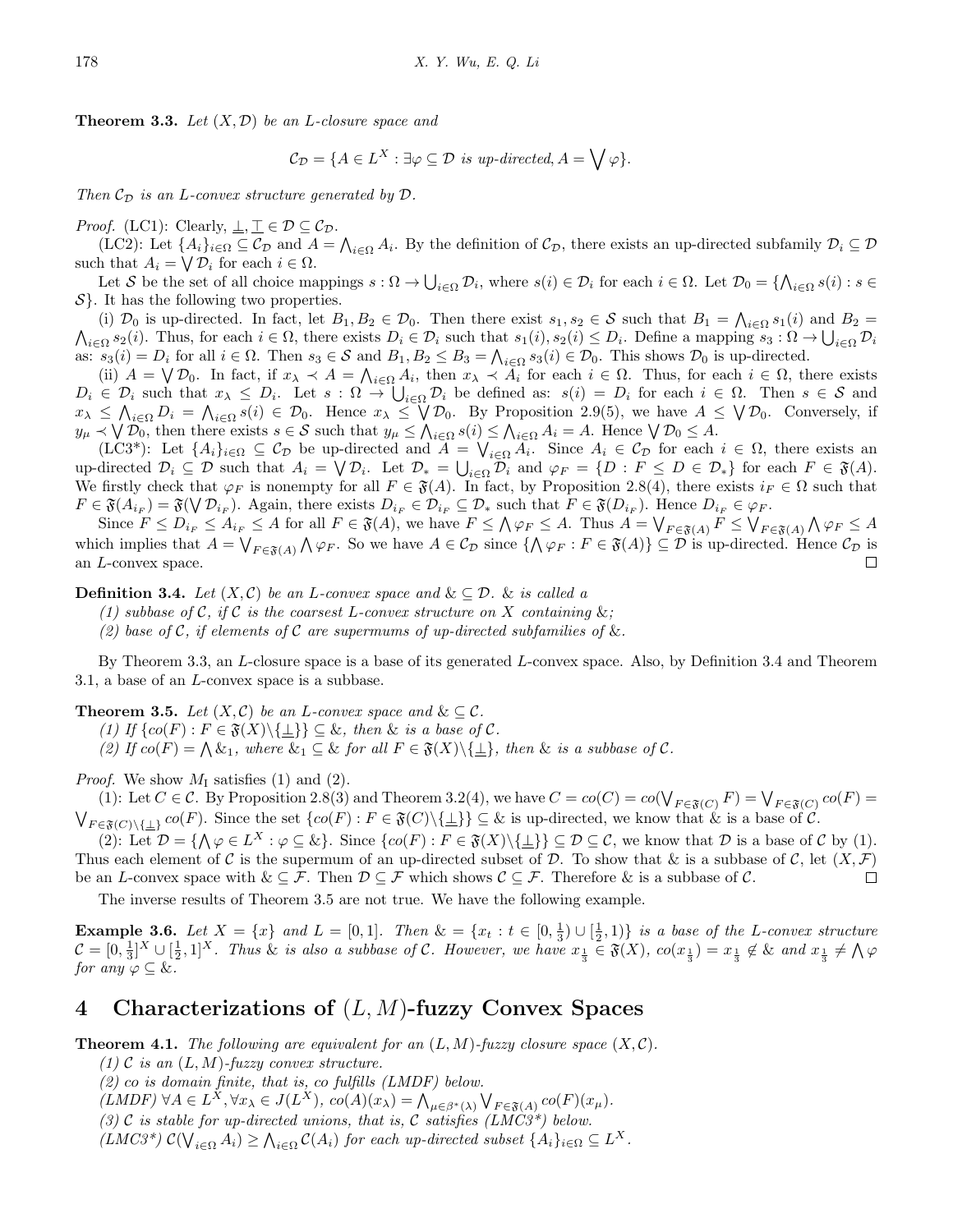*(4) co is stable for up-directed unions, that is,*

$$
co(\bigvee_{i\in\Omega}A_i)(x_\lambda)=\bigwedge_{\mu\in\beta^*(\lambda)}\bigvee_{i\in\Omega}co(A_i)(x_\mu)
$$

*for each up-directed subset*  $\{A_i\}_{i \in \Omega} \subseteq L^X$  *and all*  $x_{\lambda} \in J(L^X)$ *.* 

*Proof.* (1)  $\Rightarrow$  (2): Let  $A \in L^X$ ,  $x_{\lambda} \in J(L^X)$  and  $a \in \beta(\top)$  with  $a \prec co(A)(x_{\lambda})$ . Then

$$
co(A)(x_{\lambda}) \Rightarrow \forall x_{\lambda} \leq B \geq A, \quad B \notin C^{[a']}
$$
  
\n
$$
\Rightarrow x_{\lambda} \leq co_{C^{[a']}}(A) = \bigvee_{F \in \mathfrak{F}(A)} co_{C^{[a']}}(F)
$$
  
\n
$$
\Rightarrow \forall \mu \in \beta^*(\lambda), \quad \exists F_{\mu} \in \mathfrak{F}(A), \quad s.t. \quad x_{\mu} \leq co_{C^{[a']}}(F_{\mu})
$$
  
\n
$$
\Rightarrow \forall \mu \in \beta^*(\lambda), \quad \exists F_{\mu} \in \mathfrak{F}(A), \quad s.t. \quad \forall x_{\mu} \leq D \geq F_{\mu}, \quad D \notin C^{[a']}
$$
  
\n
$$
\Rightarrow \forall \mu \in \beta^*(\lambda), \quad \exists F_{\mu} \in \mathfrak{F}(A), \quad s.t. \quad co(F_{\mu})(x_{\mu}) \geq a
$$
  
\n
$$
\Rightarrow \bigwedge_{\mu \in \beta^*(\lambda)} \bigvee_{F \in \mathfrak{F}(A)} co(F)(x_{\mu}) \geq a.
$$

By Proposition 2.9(5), we have  $co(A)(x_\lambda) \leq \bigwedge_{\mu \in \beta^*(\lambda)} \bigvee_{F \in \mathfrak{F}(A)} co(F)(x_\mu)$ . Conversely, we have  $co(A)(x_\lambda) = \bigwedge_{\mu \in \beta^*(\lambda)} co(A)(x_\mu) \geq$  $\bigwedge_{\mu \in \beta^*(\lambda)} \bigvee_{F \in \mathfrak{F}(A)} co(F)(x_\mu).$ 

 $(2) \Rightarrow (3)$ : Let  $\{A_i\}_{i\in\Omega} \subseteq L^X$  be up-directed and  $A = \bigvee_{i\in\Omega} A_i$ . If  $a \in M$  with  $C(A) \not\geq a$ , then there exists  $b \prec a$ such that  $C(A) \not\geq b$ . By Proposition 2.8(4), we have

$$
\mathcal{C}(A) = \bigwedge_{x_{\lambda} \leq^* A} (co(A)(x_{\lambda}))' \not\geq b
$$
  
\n
$$
\Rightarrow \exists x_{\lambda} \leq^* A, \bigwedge_{\mu \in \beta^*(\lambda)} \bigvee_{F \in \mathfrak{F}(A)} co(F)(x_{\mu}) \not\leq b'
$$
  
\n
$$
\Rightarrow \exists x_{\lambda} \leq^* A, \quad s.t. \quad \forall \mu \in \beta^*(\lambda), \exists F_{\mu} \in \mathfrak{F}(A), co(F_{\mu})(x_{\mu}) \not\leq b'
$$
  
\n
$$
\Rightarrow \exists x_{\lambda} \leq^* A, \quad s.t. \quad \forall \mu \in \beta^*(\lambda), \exists F_{\mu} \in \mathfrak{F}(A_{i_{\mu}})(i_{\mu} \in \Omega), \quad (co(F_{\mu})(x_{\mu}))' \not\geq b.
$$

Thus there exists  $x_{\lambda} \nleq^* A$  and  $\bigvee_{\mu \prec \lambda} \bigwedge_{F \in \mathfrak{F}(A_{i_{\mu}})} (co(F)(x_{\mu}))' \ngeq a$ . Hence we have

$$
\bigwedge_{i\in\Omega}C(A_i) = \bigwedge_{i\in\Omega} \bigwedge_{x_{\lambda}\not\leq A_i} (co_{\mathcal{C}}(A_i)(x_{\lambda}))' \leq \bigwedge_{x_{\lambda}\not\leq A} \bigvee_{\mu\in\beta^*(\lambda)} \bigwedge_{F\in\mathfrak{F}(A_{i_{\mu}})} (co_{\mathcal{C}}(F)(x_{\mu}))' \ngeq a.
$$

This shows  $\bigwedge_{i \in \Omega} C(A_i) \not\geq a$ . By Proposition 2.9(2), we have  $\bigwedge_{i \in \Omega} C(A_i) \leq C(A)$ .

 $(2) \Rightarrow (4)$ : Let  $\{A_i\}_{i \in \Omega} \subseteq L^X$  be up-directed,  $A = \bigvee_{i \in \Omega} A_i$  and  $x_{\lambda} \in J(L^X)$ . Thus

$$
co(A)(x_{\lambda}) = \bigwedge_{\mu \in \beta^*(\lambda)} \bigvee_{i \in \Omega} \bigvee_{F \in \mathfrak{F}(A_i)} co(F)(x_{\mu}) = \bigwedge_{\mu \in \beta^*(\lambda)} \bigwedge_{\eta \in \beta^*(\mu)} \bigvee_{i \in \Omega} \bigvee_{F \in \mathfrak{F}(A_i)} co(F)(x_{\eta})
$$
  
\n
$$
\geq \bigwedge_{\mu \in \beta^*(\lambda)} \bigvee_{i \in \Omega} \bigwedge_{\eta \in \beta^*(\mu)} \bigvee_{F \in \mathfrak{F}(A_i)} co(F)(x_{\eta}) = \bigwedge_{\mu \in \beta^*(\lambda)} \bigvee_{i \in \Omega} co(A_i)(x_{\mu}).
$$

Conversely, by Proposition 2.8(4), (LMCO3) and (LMDF), we have

$$
co(A)(x_{\lambda}) = \bigwedge_{\mu \in \beta^*(\lambda)} \bigvee_{i \in \Omega} \bigvee_{F \in \mathfrak{F}(A_i)} co(F)(x_{\mu}) \leq \bigwedge_{\mu \in \beta^*(\lambda)} \bigvee_{i \in \Omega} co(A_i)(x_{\mu}).
$$

 $(4) \Rightarrow (2)$ : Let  $A \in L^X$  and  $x_{\lambda} \in J(L^X)$ . By Proposition 2.8(1) and (3), we have

$$
co(A)(x_{\lambda}) = co(\bigvee_{F \in \mathfrak{F}(A)} F)(x_{\lambda}) = \bigwedge_{\mu \in \beta^*(\lambda)} \bigvee_{F \in \mathfrak{F}(A)} co(F)(x_{\mu}).
$$

 $(3) \Rightarrow (1)$ : Clear.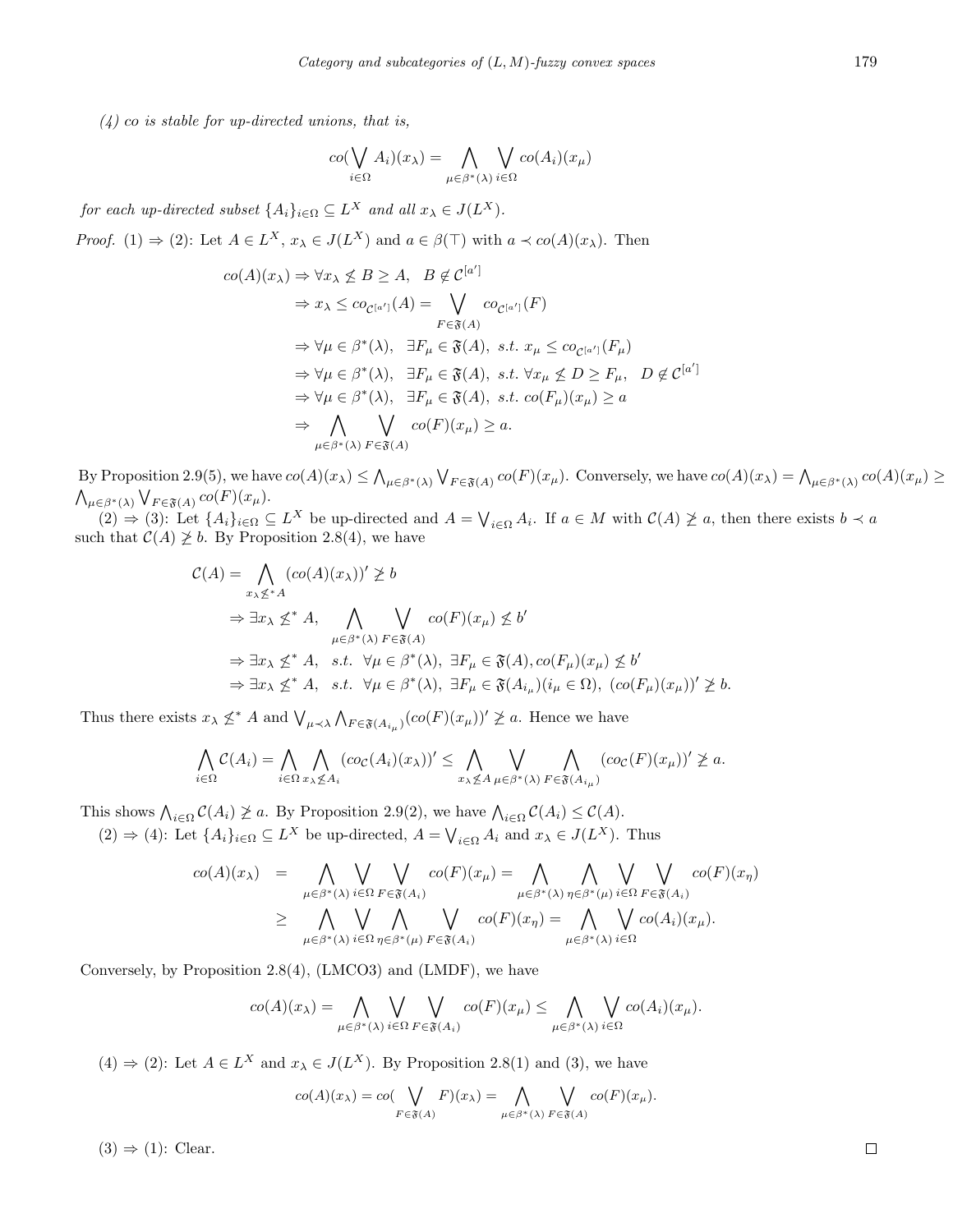**Definition 4.2.** An operator  $\mathcal{H}: \mathfrak{F}(X) \to M^{J(L^X)}$  is called an  $(L, M)$ -fuzzy restricted hull operator and the pair  $(X,\mathcal{H})$  is called an  $(L,M)$ -fuzzy restricted hull space, if for all  $x_{\lambda} \in J(L^{X})$  and  $F, G \in \mathfrak{F}(X)$ , H satisfies the following *conditions.*

 $(LMRH0)$   $\mathcal{H}(F)(x_{\lambda}) = \bigwedge_{\mu \in \beta^*(\lambda)} \mathcal{H}(F)(x_{\mu}).$  $(LMRH1)$   $\mathcal{H}(\underline{\perp})(x_{\lambda}) = \bot$ . *(LMRH2)* If  $x_{\lambda} \leq F$ , then  $\mathcal{H}(F)(x_{\lambda}) = \top$ .  $(LMRH3)$   $\mathcal{H}(G)(x_{\lambda}) \wedge \bigwedge_{y_{\mu} \in \beta^*(G)} \mathcal{H}(F)(y_{\mu}) \leq \mathcal{H}(F)(x_{\lambda})$ .  $(\text{LMRH4}) \mathcal{H}(F)(x_{\lambda}) = \bigwedge_{\mu \in \beta^*(\lambda)}^{\infty} \bigvee_{G \in \mathfrak{F}(F)} \mathcal{H}(G)(x_{\mu}).$ 

**Remark 4.3.** *(1) A* (**2***, M*)*-fuzzy restricted hull operator is an M-fuzzifying restricted hull operator (Definition 2.5). An*  $(L, 2)$ -fuzzy restricted hull operator is reduced to an *L*-restricted hull operator  $\mathcal{H}: \mathfrak{F}(X) \to L^X$ , which satisfies *(LRH1)-(LRH4).*

 $(LRH1)$   $\mathcal{H}(\underline{\perp}) = \underline{\perp}$ . *(LRH2)*  $F \leq \mathcal{H}(F)$  *for all*  $F \in \mathfrak{F}(X)$ *.*  $(LRH3)$   $\mathcal{H}(G) \leq \mathcal{H}(F)$  *for all*  $F, G \in \mathfrak{F}(X)$  *with*  $G \leq \mathfrak{F}(\mathcal{H}(F))$ *.*  $(LRH)$   $\mathcal{H}(F) = \bigvee_{G \in \mathfrak{F}(F)} \mathcal{H}(G)$  *for all*  $F \in \mathfrak{F}(X)$ *.* 

(2) Let  $(X, \mathcal{H}_X)$  and  $(Y, \mathcal{H}_Y)$  be  $(L, M)$ -fuzzy restricted hull spaces. A mapping  $f : X \to Y$  is called an  $(L, M)$ -RHP mapping, if  $\mathcal{H}_X(F)(x_\lambda) \leq \mathcal{H}_Y(f_L^{\to}(F))(f_L^{\to}(x_\lambda))$  for all  $F \in \mathfrak{F}(X)$  and all  $x_\lambda \in J(L^X)$ . In particular, if  $M = 2$ , then  $f: X \to Y$  is called an L-RHP mapping. That is,  $f_L^{\to}(\mathcal{H}_X(F)) \leq \mathcal{H}_Y(f_L^{\to}(F))$  for all  $F \in \mathfrak{F}(X)$ .

**Theorem 4.4.** Let  $(X, \mathcal{C})$  be an  $(L, M)$ -fuzzy convex space. Then the restriction of  $\infty$  on  $\mathfrak{F}(X)$  is an  $(L, M)$ -fuzzy *restricted hull operator, which is denoted by*  $\mathcal{H}_c$ *.* 

*Proof.* Since  $\mathcal{H}_{\mathcal{C}}(F) = co(F)$  for all  $F \in \mathfrak{F}(X)$ , we only need to check (LMRH3).

(LMRH3): Let  $F, G \in \mathfrak{F}(X)$  and  $x_{\lambda} \in J(L^X)$ . If  $x_{\lambda} \leq F$ , then (LMRH3) is trivial. If  $x_{\lambda} \leq G$ , then  $\mathcal{H}_{\mathcal{C}}(G)(x_{\lambda}) = \top$ . This implies  $\bigwedge_{y_\mu \in \beta^*(G)} \mathcal{H}_\mathcal{C}(F)(y_\mu) \leq \bigwedge_{\mu \in \beta^*(\lambda)} \mathcal{H}_\mathcal{C}(F)(x_\mu) = \bigwedge_{\mu \in \beta^*(\lambda)} co(F)(x_\mu) = \mathcal{H}_\mathcal{C}(F)(x_\lambda)$ . Thus (LMRH3) holds.

Assume that  $x_{\lambda} \nleq F \vee G$ . Then  $\mathcal{H}_{\mathcal{C}}(F)(x_{\lambda}) = \bigwedge_{x_{\lambda} \nleq A \geq F} \bigvee_{y_{\mu} \nleq^* A} co(A)(y_{\mu})$  by (LMCO4). Let  $x_{\lambda} \nleq A \geq F$ . If  $G \nleq A$ , then the set  $\varphi = {\{y_\mu \in \beta^*(G) : y_\mu \not\leq^* A\}}$  is not empty and

$$
\bigvee_{y_{\mu}\nleq^* A} co(A)(y_{\mu}) \geq \bigvee_{y_{\mu}\in\varphi} co(A)(y_{\mu}) \geq \bigvee_{y_{\mu}\in\varphi} co(F)(y_{\mu}) \geq \bigwedge_{y_{\mu}\in\beta^*(G)} \mathcal{H}_{\mathcal{C}}(F)(y_{\mu}).
$$

If  $G \leq A$ , then  $\bigvee_{y_{\mu} \not\leq^* A} co(A)(y_{\mu}) \geq co(A)(x_{\lambda}) \geq co(G)(x_{\lambda}) = \mathcal{H}_{\mathcal{C}}(G)(x_{\lambda}).$ 

Combining the above two inequalities, we conclude that (LMRH3) holds.

**Theorem 4.5.** *Let*  $(X, \mathcal{H})$  *be an*  $(L, M)$ *-fuzzy restricted hull space and*  $\mathcal{C}_{\mathcal{H}} : L^X \to M$  *be defined as:* 

$$
\forall A \in L^{X}, \quad \mathcal{C}_{\mathcal{H}}(A) = \bigwedge_{x_{\lambda} \leq^* A} \bigwedge_{F \in \mathfrak{F}(A)} (\mathcal{H}(F)(x_{\lambda}))'.
$$

*Then*  $C_H$  *is an*  $(L, M)$ *-fuzzy convex structure with*  $H_{C_H} = H$ *.* 

*Proof.* (LMC1):  $C_{\mathcal{H}}(\bot) = \bigwedge_{x_{\lambda} \in J(L^X)} (\mathcal{H}(\bot)(x_{\lambda}))' = \top$  and  $C_{\mathcal{H}}(\top) = \bigwedge \emptyset = \top$ .

(LMC2): Let  $\{A_i\}_{i\in\Omega} \subseteq L^X$  and  $A = \bigwedge_{i\in\Omega} A_i$ . Then  $\mathfrak{F}(A) \subseteq \bigcap_{i\in\Omega} \mathfrak{F}(A_i)$ . If  $x_\lambda \nleq^* A$ , then there exists  $i_0 \in \Omega$  such that  $x_{\lambda} \nleq^* A_{i_0}$ . Thus, if  $F \in \mathfrak{F}(A)$ , then

$$
(\mathcal{H}(F)(x_{\lambda}))' \geq \bigwedge_{G \in \mathfrak{F}(A_{i_0})} (\mathcal{H}(G)(x_{\lambda}))' \geq \mathcal{C}_{\mathcal{H}}(A_{i_0}) \geq \bigwedge_{i \in \Omega} \mathcal{C}_{\mathcal{H}}(A_i).
$$

Hence  $\mathcal{C}_{\mathcal{H}}(A) = \bigwedge_{x_{\lambda} \leq x_{\lambda}} A \bigwedge_{F \in \mathfrak{F}(A)} (\mathcal{H}(F)(x_{\lambda}))' \geq \bigwedge_{i \in \Omega} \mathcal{C}_{\mathcal{H}}(A_i).$ 

(LMC3<sup>\*</sup>): Let  $\{\overline{A}_i\}_{i\in\Omega} \subseteq L^X$  be up-directed and  $A = \bigvee_{i\in\Omega} A_i$ . If  $x_\lambda \not\leq^* A$ , then  $x_\lambda \not\leq^* A_i$  for each  $i \in \Omega$ . If  $F \in \mathfrak{F}(A)$ , then there exists  $i_F \in \Omega$  such that  $F \in \mathfrak{F}(A_{i_F})$ . So

$$
(\mathcal{H}(F)(x_{\lambda}))' \geq \bigwedge_{G \in \mathfrak{F}(A_{i_F})} (\mathcal{H}(G)(x_{\lambda}))' \geq \mathcal{C}_{\mathcal{H}}(A_{i_F}) \geq \bigwedge_{i \in \Omega} \mathcal{C}_{\mathcal{H}}(A_i).
$$

Hence  $\mathcal{C}_{\mathcal{H}}(A) = \bigwedge_{x_{\lambda} \leq x_{\lambda}} A \bigwedge_{F \in \mathfrak{F}(A)} (\mathcal{H}(F)(x_{\lambda}))' \geq \bigwedge_{i \in \Omega} \mathcal{C}_{\mathcal{H}}(A_i).$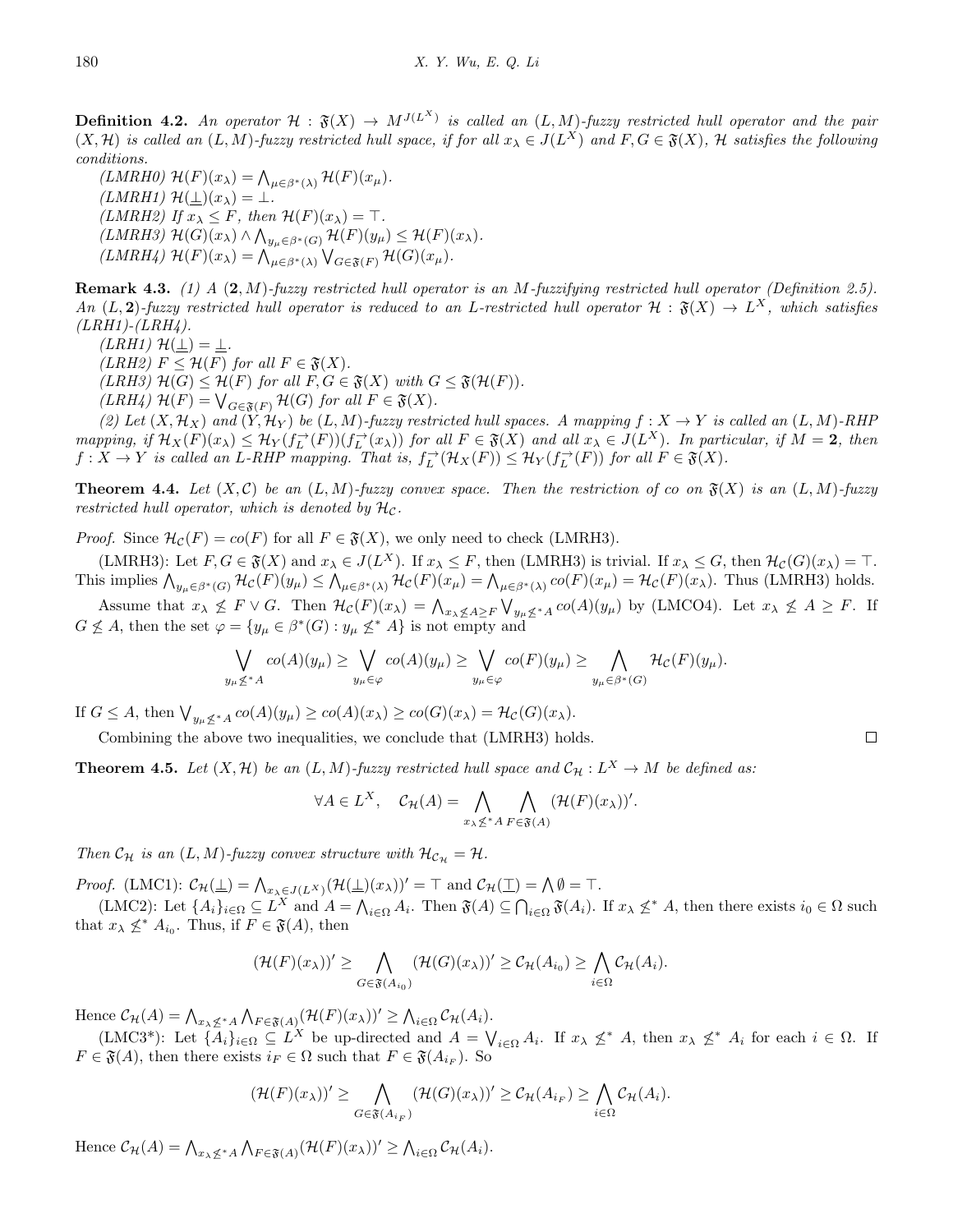In order to prove that  $\mathcal{H}_{\mathcal{C}_{\mathcal{H}}} = \mathcal{H}$ , let  $F \in \mathfrak{F}(X)$  and  $x_{\lambda} \in J(L^X)$  with  $x_{\lambda} \not\leq F$ . Then

$$
\mathcal{H}_{\mathcal{C}_{\mathcal{H}}}(F)(x_{\lambda}) = co_{\mathcal{C}_{\mathcal{H}}}(F)(x_{\lambda}) = \bigwedge_{x_{\lambda} \not\leq B \geq F} (\mathcal{C}_{\mathcal{H}}(B))' = \bigwedge_{x_{\lambda} \not\leq B \geq F} \bigvee_{y_{\mu} \not\leq^* B} \bigvee_{G \in \mathfrak{F}(B)} \mathcal{H}(G)(y_{\mu}).
$$

If  $B \in L^X$  with  $x_\lambda \not\leq B \geq F$ , then there exists  $\mu_B \in \beta^*(\lambda)$  such that  $x_{\mu_B} \nleq^* B$ . Thus

$$
\mathcal{H}_{\mathcal{C}_{\mathcal{H}}}(F)(x_{\lambda}) = co_{\mathcal{C}_{\mathcal{H}}}(F)(x_{\lambda}) = \bigwedge_{x_{\lambda} \not\leq B \geq F} (\mathcal{C}_{\mathcal{H}}(B))' = \bigwedge_{x_{\lambda} \not\leq B \geq F} \bigvee_{y_{\mu} \not\leq^* B} \bigvee_{G \in \mathfrak{F}(B)} \mathcal{H}(G)(y_{\mu})
$$
\n
$$
\geq \bigwedge_{x_{\lambda} \not\leq B \geq F} \bigvee_{G \in \mathfrak{F}(B)} \mathcal{H}(G)(x_{\mu_B}) \geq \bigwedge_{\mu \in \beta^*(\lambda)} \bigvee_{G \in \mathfrak{F}(F)} \mathcal{H}(G)(x_{\mu}) = \mathcal{H}(F)(x_{\lambda}).
$$

Conversely, let  $a \in \beta(\top)$  with  $a \prec \mathcal{H}_{\mathcal{C}_{\mathcal{H}}}(F)(x_{\lambda})$ . We say  $a \leq \mathcal{H}(F)(x_{\lambda})$ .

Assume that  $x_{\lambda} \notin \mathcal{H}(F)_{[a]}$ . If  $x_{\lambda} \leq \bigvee \mathcal{H}(F)_{[a]} = B_0$ , then  $x_{\mu} \in \beta^*(B_0)$  for each  $\mu \in \beta^*(\lambda)$ . Thus  $\mathcal{H}(F)(x_{\mu}) \geq a$  and  $\mathcal{H}(F)(x_{\lambda}) = \bigwedge_{\mu \in \beta^*(\lambda)} \mathcal{H}(F)(x_{\mu}) \ge a$  by (LMRH0). Hence  $x_{\lambda} \in \mathcal{H}(F)_{[a]}$  which is a contradiction. Thus  $x_{\lambda} \nleq B_0 \ge F$ . By  $a \prec \mathcal{H}_{\mathcal{C}_{\mathcal{H}}}(F)(x_{\lambda})$ , there exists  $y_{\mu} \not\leq^* B_0$  such that  $a \leq \bigvee_{G \in \mathfrak{F}(B_0)} \mathcal{H}(G)(y_{\mu})$ . Thus there exists  $G_b \in \mathfrak{F}(B_0)$  such that  $b \leq \mathcal{H}(G_b)(y_\mu)$  for each  $b \prec a$ . If  $z_\zeta \prec G_b$ , then there exists  $z_\rho \in \beta^*(B_0)$  such that  $z_\zeta \prec z_\rho$ . Hence there further exists  $z_{\eta} \in \mathcal{H}(F)_{[a]}$  such that  $z_{\rho} \in \beta^*(z_{\eta})$ . So  $\mathcal{H}(z_{\zeta}) \geq \mathcal{H}(z_{\rho}) \geq \mathcal{H}(z_{\eta}) \geq a > b$  by (LMRH0). Therefore  $b \leq \mathcal{H}(G_b)(y_\mu) \wedge \bigwedge_{z_\zeta \in \beta^*(G_b)} \mathcal{H}(F)(z_\zeta) \leq \mathcal{H}(F)(y_\mu)$  by (LMRH3). However, by Proposition 2.9(5),  $a \leq \mathcal{H}(F)(y_\mu)$ which contradicts  $y_{\mu} \nleq B_0$ . Hence  $a \leq \mathcal{H}(F)(x_{\lambda})$ . By Proposition 2.9(5) again,  $\mathcal{H}_{\mathcal{C}_{\mathcal{H}}}(F)(x_{\lambda}) \leq \mathcal{H}(F)(x_{\lambda})$ . Therefore  $\mathcal{H}_{\mathcal{C}_{\mathcal{H}}}(F)(x_{\lambda}) = \mathcal{H}(F)(x_{\lambda})$  and so  $\mathcal{H}_{\mathcal{C}_{\mathcal{H}}} = \mathcal{H$  $\mathcal{H}_{\mathcal{C}_{\mathcal{H}}}(F)(x_{\lambda}) = \mathcal{H}(F)(x_{\lambda})$  and so  $\mathcal{H}_{\mathcal{C}_{\mathcal{H}}} = \mathcal{H}$ .

**Theorem 4.6.** *If*  $(X, \mathcal{C})$  *is an*  $(L, M)$ *-fuzzy convex space, then*  $\mathcal{C}_{\mathcal{H}_{\mathcal{C}}} = \mathcal{C}$ *.* 

*Proof.* Let  $A \in L^X$  and  $x_\lambda \in J(L^X)$ . In order to prove that  $\mathcal{C}_{\mathcal{H}_{\mathcal{C}}}(A) \leq \mathcal{C}(A)$ , we firstly prove that  $\operatorname{co}_{\mathcal{C}_{\mathcal{H}_{\mathcal{C}}}}(A)(x_\lambda) \geq$  $co_{\mathcal{C}}(A)(x_{\lambda})$ . Let  $x_{\lambda} \nleq^* A$ . If  $B \in L^X$  with  $x_{\lambda} \nleq B \geq A$ , then there exists  $\mu_B \in \beta^*(\lambda)$  such that  $x_{\mu_B} \nleq^* B$ . By Theorem 4.5 and (LMDF), we have

$$
co_{\mathcal{C}_{\mathcal{H}_{\mathcal{C}}}}(A)(x_{\lambda}) = \bigwedge_{x_{\lambda} \not\leq B \geq A} \bigvee_{y_{\eta} \not\leq^* B} \bigvee_{F \in \mathfrak{F}(B)} \mathcal{H}_{\mathcal{C}}(F)(y_{\eta}) \geq \bigwedge_{x_{\lambda} \not\leq B \geq A} \bigvee_{F \in \mathfrak{F}(A)} co_{\mathcal{C}}(F)(x_{\mu_B})
$$
  
 
$$
\geq \bigwedge_{\mu \in \beta^*(\lambda)} \bigvee_{F \in \mathfrak{F}(A)} co(F)(x_{\mu}) = co_{\mathcal{C}}(A)(x_{\lambda}).
$$

Hence  $C_{\mathcal{H}_{\mathcal{C}}}(A) \leq \mathcal{C}(A)$ . Conversely, we have

$$
\mathcal{C}_{\mathcal{H}_{\mathcal{C}}}(A) = \bigwedge_{x_{\lambda} \leq^* A} \bigwedge_{F \in \mathfrak{F}(A)} (co_{\mathcal{C}}(F)(x_{\lambda}))' \geq \bigwedge_{x_{\lambda} \leq^* A} (co_{\mathcal{C}}(A))' = \mathcal{C}(A).
$$

Thus  $C_{\mathcal{H}_{\mathcal{C}}}(A) = \mathcal{C}(A)$ . Therefore  $C_{\mathcal{H}_{\mathcal{C}}} = \mathcal{C}$ .

**Theorem 4.7.** Let  $(X, \mathcal{C}_X)$  and  $(Y, \mathcal{C}_Y)$  be  $(L, M)$ -fuzzy convex spaces. If a mapping  $f : (X, \mathcal{C}_X) \to (Y, \mathcal{C}_Y)$  is an  $(L, M)$ -CP mapping, then  $f : (X, \mathcal{H}_{c_X}) \to (Y, \mathcal{H}_{c_Y})$  is an  $(L, M)$ -RHP mapping.

*Proof.* Let  $F \in \mathfrak{F}(X)$  and  $x_{\lambda} \in J(L^X)$ . Then  $f_L^{\rightarrow}(F) \in \mathfrak{F}(Y)$ ,  $f_L^{\rightarrow}(x_{\lambda}) \in J(Y)$  and

$$
\mathcal{H}_{\mathcal{C}_X}(F)(x_\lambda) = \operatorname{co}_{\mathcal{C}_X}(F)(x_\lambda) \le \operatorname{co}_{\mathcal{C}_Y}(f_L^\rightarrow(F))(f_L^\rightarrow(x_\lambda)) = \mathcal{H}_{\mathcal{C}_Y}(f_L^\rightarrow(F))(f_L^\rightarrow(x_\lambda)).
$$

Thus  $f$  is an  $(L, M)$ -RHP mapping.

**Theorem 4.8.** Let  $(X, \mathcal{H}_X)$  and  $(Y, \mathcal{H}_Y)$  be  $(L, M)$ -fuzzy restricted hull spaces. If  $f : (X, \mathcal{H}_X) \to (Y, \mathcal{H}_Y)$  be an  $(L, M)$ -RHP mapping, then  $f : (X, C_{\mathcal{H}_X}) \to (Y, C_{\mathcal{H}_Y})$  is an  $(L, M)$ -CP mapping.

*Proof.* Let  $A \in L^X$ ,  $F \in \mathfrak{F}(A)$  and  $x_\lambda \in J(L^X)$ . Then  $f_L^{\to}(F) \in \mathfrak{F}(f_L^{\to}(A))$  and  $f_L^{\to}(x_\lambda) \in \mathfrak{F}(Y)$ . Thus, by Theorem 4.5, we have

$$
co_{\mathcal{C}_{\mathcal{H}_X}}(A)(x_{\lambda}) = \bigwedge_{\mu \in \beta^*(\lambda)} \bigvee_{F \in \mathfrak{F}(A)} co_{\mathcal{C}_{\mathcal{H}_X}}(F)(x_{\mu}) = \bigwedge_{\mu \in \beta^*(\lambda)} \bigvee_{F \in \mathfrak{F}(A)} \mathcal{H}_{\mathcal{C}_{\mathcal{H}_X}}(F)(x_{\mu})
$$
  
\n
$$
= \bigwedge_{\mu \in \beta^*(\lambda)} \bigvee_{F \in \mathfrak{F}(A)} \mathcal{H}_X(F)(x_{\mu}) \le \bigwedge_{\mu \in \beta^*(\lambda)} \bigvee_{F \in \mathfrak{F}(A)} \mathcal{H}_Y(f_L^{\rightarrow}(F))(f_L^{\rightarrow}(x_{\mu}))
$$
  
\n
$$
\le \bigwedge_{\mu \in \beta^*(\lambda)} \bigvee_{G \in \mathfrak{F}(f_L^{\rightarrow}(A))} \mathcal{H}_Y(G)(f_L^{\rightarrow}(x_{\mu})) = co_{\mathcal{C}_{\mathcal{H}_Y}}(f_L^{\rightarrow}(A))(f_L^{\rightarrow}(x_{\lambda})).
$$

Hence  $f : (X, \mathcal{C}_{\mathcal{H}_X}) \to (Y, \mathcal{C}_{\mathcal{H}_Y})$  is an  $(L, M)$ -CP mapping.

 $\Box$ 

 $\Box$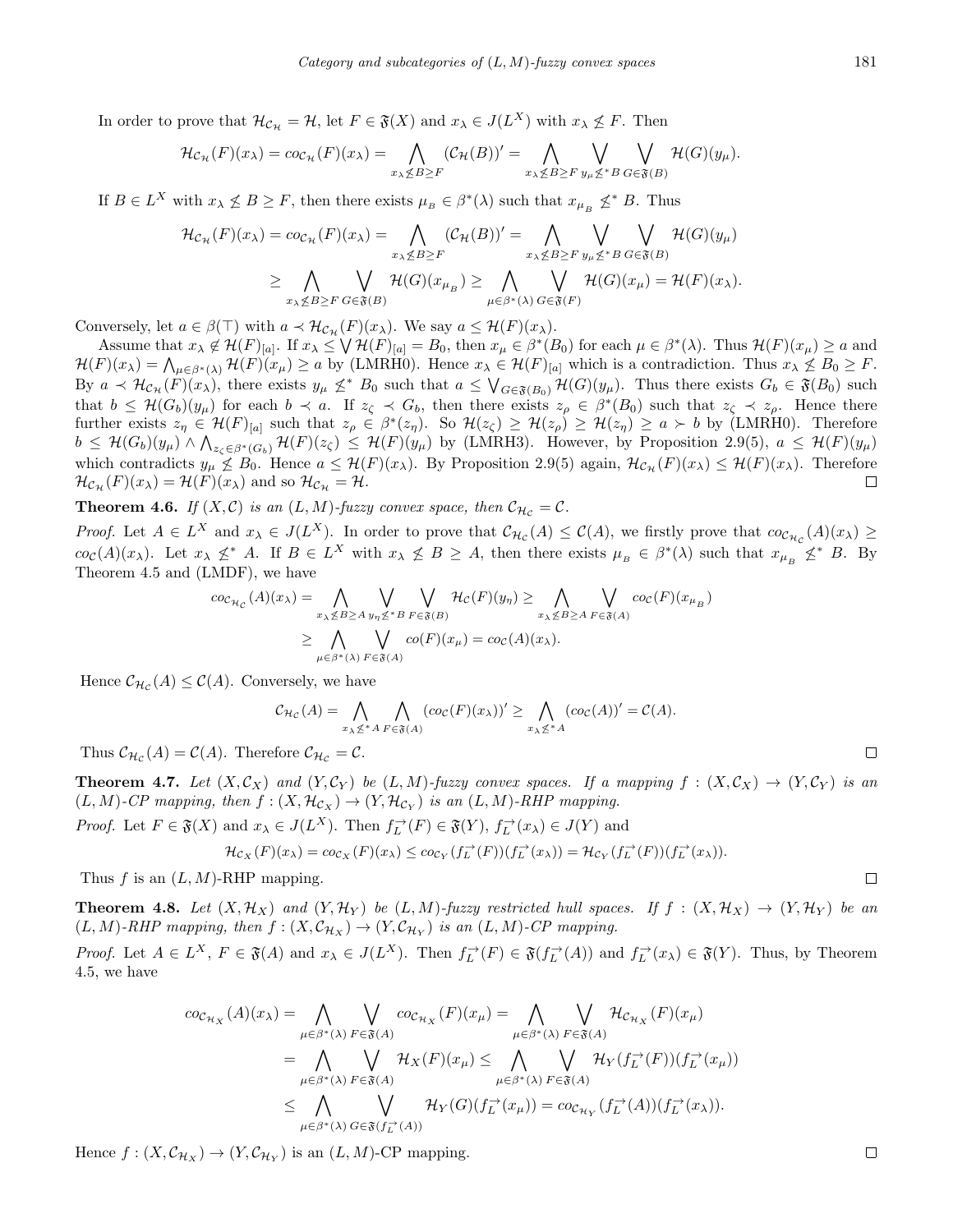**Theorem 4.9.** *Let*  $(X, \mathcal{D})$  *be an*  $(L, M)$ *-fuzzy closure space, and*  $\mathcal{C}_{\mathcal{D}} : L^X \to M$  *be defined as:* 

$$
\forall A \in L^X, \quad C_{\mathcal{D}}(A) = \bigvee_{\bigvee_{j \in J} B_j = A} \bigwedge_{j \in J} \mathcal{D}(B_j).
$$

*Then*  $\mathcal{C}_{\mathcal{D}}$  *is an*  $(L, M)$ *-fuzzy convex structure.* 

*Proof.* (LMC1) directly follows from the fact that  $C_{\mathcal{D}} \geq \mathcal{D}$ .

(LMC2): Let  $\{A_i\}_{i\in\Omega} \subseteq L^X$  and  $a \in \beta(\top)$  with  $a \prec \bigwedge_{i\in\Omega} C_{\mathcal{D}}(A_i)$ . Then  $a \prec C_{\mathcal{D}}(A_i)$  for each  $i \in \Omega$ . Thus, for each  $i \in \Omega$ , there exists an up-directed set  $\{B_{i,j} : j \in J_i\} \subseteq L^X$  such that  $A_i = \bigvee_{j \in J_i}^{dir} B_{i,j}$  and  $\mathcal{D}(B_{i,j}) \geq a$  for all  $j \in J_i$ . Hence

$$
\bigwedge_{i \in \Omega} A_i = \bigwedge_{i \in \Omega} \bigvee_{j \in J_i} B_{i,j} = \bigvee_{f \in \Pi_{i \in \Omega} J_i} \bigwedge_{i \in \Omega} B_{i,f(i)}.
$$

Clearly,  ${B_{i,f(i)} : f \in \Pi_{i \in \Omega} J_i}$  is up-directed and  $\mathcal{D}(B_{i,f(i)}) \geq a$ . Hence

$$
\mathcal{C}_{\mathcal{D}}(\bigwedge_{i\in \Omega}A_i)=\mathcal{C}_{\mathcal{D}}(\bigvee_{f\in \Pi_{i\in \Omega}J_i}\bigwedge_{i\in \Omega}B_{i,f(i)})\geq \bigwedge_{f\in \Pi_{i\in \Omega}J_i}\bigwedge_{i\in \Omega}\mathcal{D}(B_{i,f(i)})\geq a.
$$

Therefore,  $\mathcal{C}_{\mathcal{D}}(\bigwedge_{i \in \Omega} A_i) \geq \bigwedge_{i \in \Omega} \mathcal{C}_{\mathcal{D}}(A_i)$  by Proposition 2.9(5).

(LMC3<sup>\*</sup>): Let  $\{A_i\}_{i\in\Omega} \subseteq L^X$  be up-directed,  $A = \bigvee_{i\in\Omega} A_i$  and  $a \in \beta(\top)$  with  $a \prec \bigwedge_{i\in\Omega} C_{\mathcal{D}}(A_i)$ . Then  $a \prec C_{\mathcal{D}}(A_i)$ for each  $i \in \Omega$ . Thus there exists an up-directed set  $\{B_{i,j} : j \in J_i\} \subseteq L^X$  such that  $\bigvee_{j \in J_i}^{dir} B_{i,j} = A_i$  and  $\mathcal{D}(B_{i,j}) \ge a$ for each  $j \in J_i$ .

Let  $\mathcal{B}_* = \{B_{i,j} : i \in \Omega, j \in J_i\}$  and  $\varphi_F = \{B \in \mathcal{B}_* : F \leq B\}$  for all  $F \in \mathfrak{F}(A)$ . Next, we check that  $\varphi_F$  is nonempty for all  $F \in \mathfrak{F}(A)$ . In fact, by Proposition 2.8(4), there exists  $i_F \in \Omega$  such that  $F \in \mathfrak{F}(A_{i_F}) = \mathfrak{F}(\bigvee_{j \in J_{i_F}}^{dir} B_{i_F,j})$ . Thus there exists  $B_{i_F,j_0} \in \mathcal{B}_{*}$  such that  $F \in \mathfrak{F}(B_{i_F,j_0})$ . So  $B_{i_F,j_0} \in \varphi_F$ . Now, since  $F \leq B_{i_F,j_0} \leq A_{i_F} \leq A$  for all  $F \in \mathfrak{F}(A)$ , we have  $F \leq \bigwedge_{P} \varphi_F \leq A$ . Thus  $A = \bigvee_{F \in \mathfrak{F}(A)} F \leq \bigvee_{F \in \mathfrak{F}(A)} \bigwedge_{P} \varphi_F \leq A$  and  $A = \bigvee_{F \in \mathfrak{F}(A)} \bigwedge_{P} \varphi_F$ .

If  $F, G \in \mathfrak{F}(A)$ , then  $F \vee G \in \mathfrak{F}(A)$ . Thus  $\varphi_{F \vee G} \subseteq \varphi_F \cap \varphi_G$  and  $\bigwedge \varphi_F, \bigwedge \varphi_G \leq \bigwedge^{\infty} \varphi_{F \vee G}$ . Hence the set  $\{\bigwedge \varphi_F : F \in$  $\mathfrak{F}(A)$   $\subseteq$  *L*<sup>X</sup> is an up-directed set. It follows that

$$
\mathcal{C}_{\mathcal{D}}(A) \geq \bigwedge_{F \in \mathfrak{F}(A)} \mathcal{D}(\bigwedge \varphi_F) \geq \bigwedge_{F \in \mathfrak{F}(A)} \bigwedge_{B \in \varphi_F} \mathcal{D}(B) \geq a.
$$

Thus  $C_{\mathcal{D}}(A) \ge \bigwedge_{i \in \Omega} C_{\mathcal{D}}(A_i)$  by Proposition 2.9(5).

**Corollary 4.10.** An  $(L, M)$ *-fuzzy closure space*  $(X, D)$  *is an*  $(L, M)$ *-fuzzy convex space iff*  $C_{\mathcal{D}} = \mathcal{D}$ *.* 

**Remark 4.11.** *(1) The category, consisting of* (*L, M*)*-fuzzy restricted hull spaces as objects and* (*L, M*)*-RHP mappings* as morphisms, is denoted by  $(L, M)$ -RHS. Its construct is denoted by  $((L, M)$ -RHS, $\mathbb{H})$ . In particular, when  $M = 2$ , *we obtain a category L-***RHS***.*

*(2) The category, consisting of* (*L, M*)*-fuzzy domain finite closure operator spaces (refer to Remark 2.16 and Theorem 4.1(2)) as objects and* (*L, M*)*-closure operator preserving mappings as morphisms, is denoted by* (*L, M*)*-***DFCOS***. When*  $M = 2$ *, we obtain a category L*-**DFCOS** (refer to Theorem 3.2(3) and Remark 2.14(1)). When  $L = 2$ *, we obtain a category M-***DFCOS***.*

**Theorem 4.12.**  $(L, M)$ **-CS**  $\cong$   $(L, M)$ **-RHS**  $\cong$   $(L, M)$ **-DFCOS***.* 

*Proof.* Let  $\mathbb{F}_h$  : $(L,M)$ -RHS $\rightarrow$  $(L,M)$ -CS be defined as:  $\mathbb{F}_h((X,\mathcal{H})) = (X,\mathcal{C}_\mathcal{H})$  and  $\mathbb{F}_h(f) = f$  for all  $(X,\mathcal{H}) \in$  $O((L, M) \cdot \textbf{RHS})$  and  $f \in \text{hom}_{LM_{\textbf{RHS}}}((X, \mathcal{H}_X), (Y, \mathcal{H}_Y)).$ 

Conversely, let  $\mathbb{G}_h:(L,M)\text{-CS}\rightarrow(L,M)\text{-RHS}$  be defined as:  $\mathbb{G}_h((X,\mathcal{C}))=(X,\mathcal{H}_{\mathcal{C}})$  and  $\mathbb{G}_h(f)=f$  for all  $(X,\mathcal{C})\in$  $O((L, M) \cdot \mathbf{CS})$  and  $f \in \text{hom}_{LM_{\mathbf{CS}}}((X, \mathcal{C}_X),$  $(Y, \mathcal{C}_Y)$ .

By Theorems 4.4–4.8,  $\mathbb{G}_h \circ \mathbb{F}_h = \mathbb{I}_{LM_{\text{RHS}}}$  and  $\mathbb{F}_h \circ \mathbb{G}_h = \mathbb{I}_{LM_{\text{CS}}}$ . Thus  $(L, M)$ -RHS $\cong (L, M)$ -CS. Also,  $(L, M)$ -**DFCOS**≅ $(L, M)$ -**CS** by Theorems 2.2 and 4.1(2). П

Corollary 4.13. *(1) L*−CS  $\cong$  *L*−RHS  $\cong$  *L*−DFCOS.

*(2) M***-CS**  $\cong$  *M***-RHS**  $\cong$  *M***-DFCOS***. In particular,* **RHS**  $\cong$  **CS***.*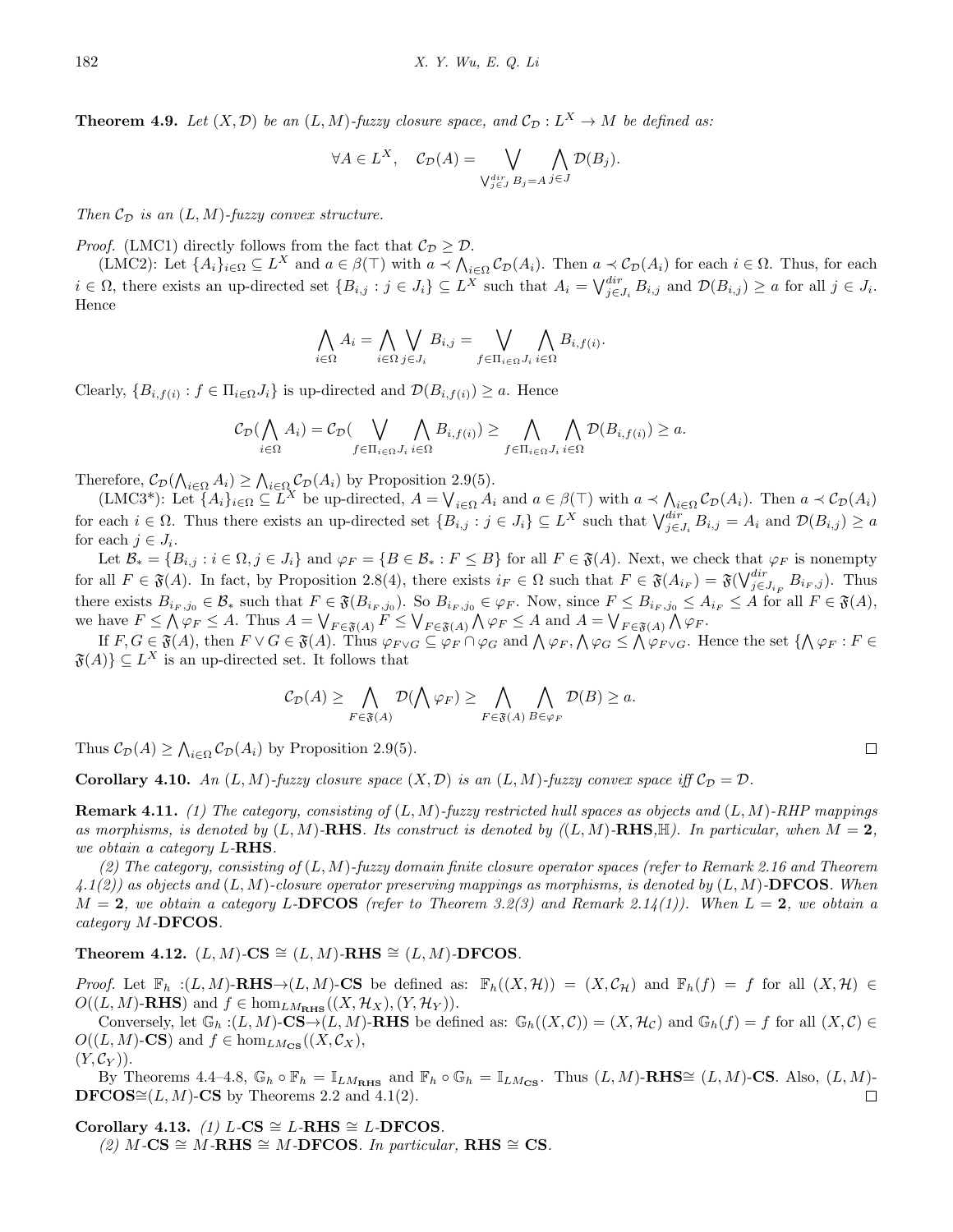Next, we discuss relations between *L*-**CS** and (*L, M*)-**CS**.

Let  $(X, \mathcal{C}) \in \mathfrak{F}_{LM_{\mathbf{CS}}}(X)$  and  $\&\mathcal{C} = \{\bigwedge \varphi : \varphi \subseteq \bigcup_{a \in J(L)} \mathcal{C}_{[a]}\}.$ 

Clearly, we have  $\underline{\bot}, \underline{\top} \in \&c$ . If  $\{A_i\}_{i \in \Omega} \subseteq \&c$ , then there exists  $\varphi_i \subseteq \bigcup_{a \in J(L)} C_{[a]}$  such that  $A_i = \bigwedge \varphi_i$  for each  $i \in \Omega$ . Thus  $\varphi = \bigcup_{i \in \Omega} \varphi_i \subseteq \bigcup_{a \in J(L)} C_{[a]}$  and  $\bigwedge_{i \in \Omega} A_i = \bigwedge_{i \in \Omega} \bigwedge \varphi_i = \bigwedge \varphi \in \mathscr{L}_c$ . Hence  $(X, \&c)$  is an *L*-closure structure. By Theorem 3.3,  $(X, \&c)$  is a base of an *L*-convex space which is denoted by  $(X, \&c^*_{\mathcal{C}})$ .

An  $(L, M)$ -fuzzy convex structure C on X is called an  $(L, M)$ -fuzzy crisp convex structure and  $(X, C)$  is called an  $(L, M)$ -fuzzy crisp convex space, if there exists an *L*-convex structure  $D$  such that  $C = \chi_D$ , where  $\chi_D$  is the characterization function of *D*.

**Theorem 4.14.** hom<sub>*LM***CS</sub>** $((X, \mathcal{C}), (Y, \mathcal{D})) \subseteq \text{hom}_{L_{\text{CS}}}((X, \&_{\mathcal{C}}^*), (Y, \&_{\mathcal{D}}^*)).$ **</sub>** 

*Proof.* Let  $f \in \text{hom}_{LM_{CS}}((X,\mathcal{C}), (Y,\mathcal{D}))$ . If  $B \in \mathcal{K}_{\mathcal{D}}^*$ , then there exists an up-directed family  $\{C_i\}_{i\in\Omega}^{dir} \subseteq \mathcal{K}_{\mathcal{D}}$  such that  $B = \bigvee_{i \in \Omega}^{dir} C_i$ . Further, there exists  $\{D_{ij}\}_{j \in J_i} \subseteq \bigcup_{a \in J(L)} \mathcal{D}_{[a]}$  such that  $C_i = \bigwedge_{j \in J_i} D_{ij}$  for each  $i \in \Omega$ . Thus  $B=\bigvee_{i\in\Omega}^{dir}\bigwedge_{j\in J_i}D_{ij}.$  Hence  $f_L^{\leftarrow}(B)=f_L^{\leftarrow}(\bigvee_{i\in\Omega}^{dir}\bigwedge_{j\in J}D_{ij})=\bigvee_{i\in\Omega}^{dir}\bigwedge_{j\in J_i}f_L^{\leftarrow}(D_{ij}).$ 

Since  $D_{ij} \in \bigcup_{a \in J(L)} \mathcal{D}_{[a]}$  for each  $i \in \Omega$  and each  $j \in J_i$ , there exists  $a \in J(L)$  such that  $\mathcal{D}(D_{ij}) \geq a$ . Thus  $\mathcal{C}(f_L^{\leftarrow}(D_{ij})) \geq \mathcal{D}(D_{ij}) \geq a$ . Hence  $f_L^{\leftarrow}(D_{ij}) \in \mathcal{C}_{[a]}$  and  $f_L^{\leftarrow}(B) = \bigvee_{i \in \Omega}^{dir} \bigwedge_{j \in J_i} f_L^{\leftarrow}(D_{ij}) \in \mathcal{K}_\mathcal{C}^*$ . Therefore  $f : (X, \mathcal{K}_\mathcal{C}^*) \to$  $(Y, \&_{\mathcal{D}}^*)$  is an *L*-CP mapping.  $\Box$ 

**Theorem 4.15.** hom<sub>LCS</sub>( $(X, C)$ ,  $(Y, D)$ ) = hom<sub>LMCS</sub>( $(X, \chi_C)$ ,  $(Y, \chi_D)$ ) for all  $(X, C)$ ,  $(X, D) \in \mathfrak{F}_{L_{CS}}(X)$ .

Define  $\mathbb{E}_c : L\text{-CS} \to (L, M)\text{-CS}$  as:  $\mathbb{E}_c((X, \mathcal{C})) = (X, \chi_{\mathcal{C}})$  and  $\mathbb{E}(f) = f$  for all  $(X, \mathcal{C}) \in O(L\text{-CS})$  and all  $f \in$  $hom_{L\textbf{CS}}((X, \mathcal{C}), (Y, \mathcal{D})).$ 

Conversely, define  $\mathbb{T}:(L,M)\text{-CS}\to L\text{-CS}$  as:  $\mathbb{T}((X,\mathcal{C}))=(X,\&\mathcal{C})$  and  $\mathbb{T}(f)=f$  for all  $(X,\mathcal{C})\in O((L,M)\text{-CS})$  and all  $f \in \text{hom}_{LM_{\text{CS}}}((X, \mathcal{C}), (Y, \mathcal{D})).$ 

**Theorem 4.16.** ( $\mathbb{E}_c$ ,  $\mathbb{T}$ ) *is a Galois's correspondence and*  $\mathbb{T}$  *is a left inverse of*  $\mathbb{E}_c$ *.* 

*Proof.* By Theorems 4.14 and 4.15,  $\mathbb{E}_c \circ \mathbb{T} \ll \mathbb{I}_{LM_{\text{CS}}}$  and  $\mathbb{T} \circ \mathbb{E}_c = \mathbb{I}_{L_{\text{CS}}}$ . Therefore  $(\mathbb{E}_c, \mathbb{T})$  is a Galois's correspondence and  $\mathbb T$  is a left inverse of  $\mathbb E_c$ .  $\Box$ 

**Corollary 4.17.** *L-***CS** *is a coreflective subcategory of* (*L, M*)*-***CS***. In particular,* **CS** *is a coreflective subcategory of M-***CS***.*

Now, we introduce and characterize (*L, M*)-fuzzy concave spaces.

**Definition 4.18.** *A mapping*  $\mathcal{T}: L^X \to M$  *is an*  $(L, M)$ *-fuzzy concave structure and the pair*  $(X, \mathcal{T})$  *is called an* (*L, M*)*-fuzzy concave space, if*

 $\mathcal{T}(LMCA1) \mathcal{T}(\perp) = \mathcal{T}(\perp) = \top;$ 

 $(LMCA2) \mathcal{T}(\bigvee_{i\in\Omega} A_i) \geq \bigwedge_{i\in\Omega} \mathcal{T}(A_i)$  for each subset  $\{A_i\}_{i\in\Omega} \subseteq L^X$ ;

 $(LMCA3) \mathcal{T}(\bigwedge_{i\in\Omega} A_i) \geq \bigwedge_{i\in\Omega} \mathcal{T}(A_i)$  for each totally ordered subset  $\{A_i\}_{i\in\Omega} \subseteq L^X$ .

Let  $(X, \mathcal{T}_X)$  and  $(Y, \mathcal{T}_Y)$  be  $(L, M)$ -fuzzy concave structures. A mapping  $f : X \to Y$  is called an  $(L, M)$ -fuzzy concave preserving mapping, if  $\mathcal{T}_X(f_L^{\to}(A)) \geq \mathcal{T}_Y(A)$  for all  $A \in L^Y$ . The category, consisting of  $(L, M)$ -fuzzy concave spaces as objects and  $(L, M)$ -fuzzy concave preserving mappings as morphisms, is denoted by  $(L, M)$ -**CAS**. In particular, when *M* = **2**, then (*L, M*)-**CAS** is reduced to the category *L*-**CAS**, consisting of *L*-concave spaces as objects and *L*-concave preserving mappings as morphisms [[19\]](#page-16-21).

**Theorem 4.19.**  $(L, M)$ **-CS**  $\cong$   $(L, M)$ **-CAS**.

#### **5 The Category of** (*L, M*)**-fuzzy Stratified Convex Spaces**

**Definition 5.1.** *An* (*L, M*)*-fuzzy convex structure C on X is called an* (*L, M*)*-fuzzy stratified convex structure and*  $(X, \mathcal{C})$  *is called an*  $(L, M)$ -fuzzy stratified convex space, if *(LMSC)*  $C(\underline{\lambda}) = \top$  *for all*  $\lambda \in L$ *.* 

The finest  $(L, M)$ -convex structures is an  $(L, M)$ -fuzzy stratified convex structure. Also, a mapping  $C: L^X \to M$ , defined as:  $\mathcal{C}(\lambda) = \top$  for all  $\lambda \in L$  and  $\mathcal{C}(A) = \bot$  otherwise, is an  $(L, M)$ -fuzzy stratified convexity. The full subcategory of  $(L, M)$ **-CS**, consisting of  $(L, M)$ -fuzzy stratified convex spaces as objects and  $(L, M)$ -CP mappings as morphisms, is denoted by  $(L, M)$ -**SCS**. Its construct is denoted by  $((L, M)$ -**SCS**, $\mathbb{C}_s$ ).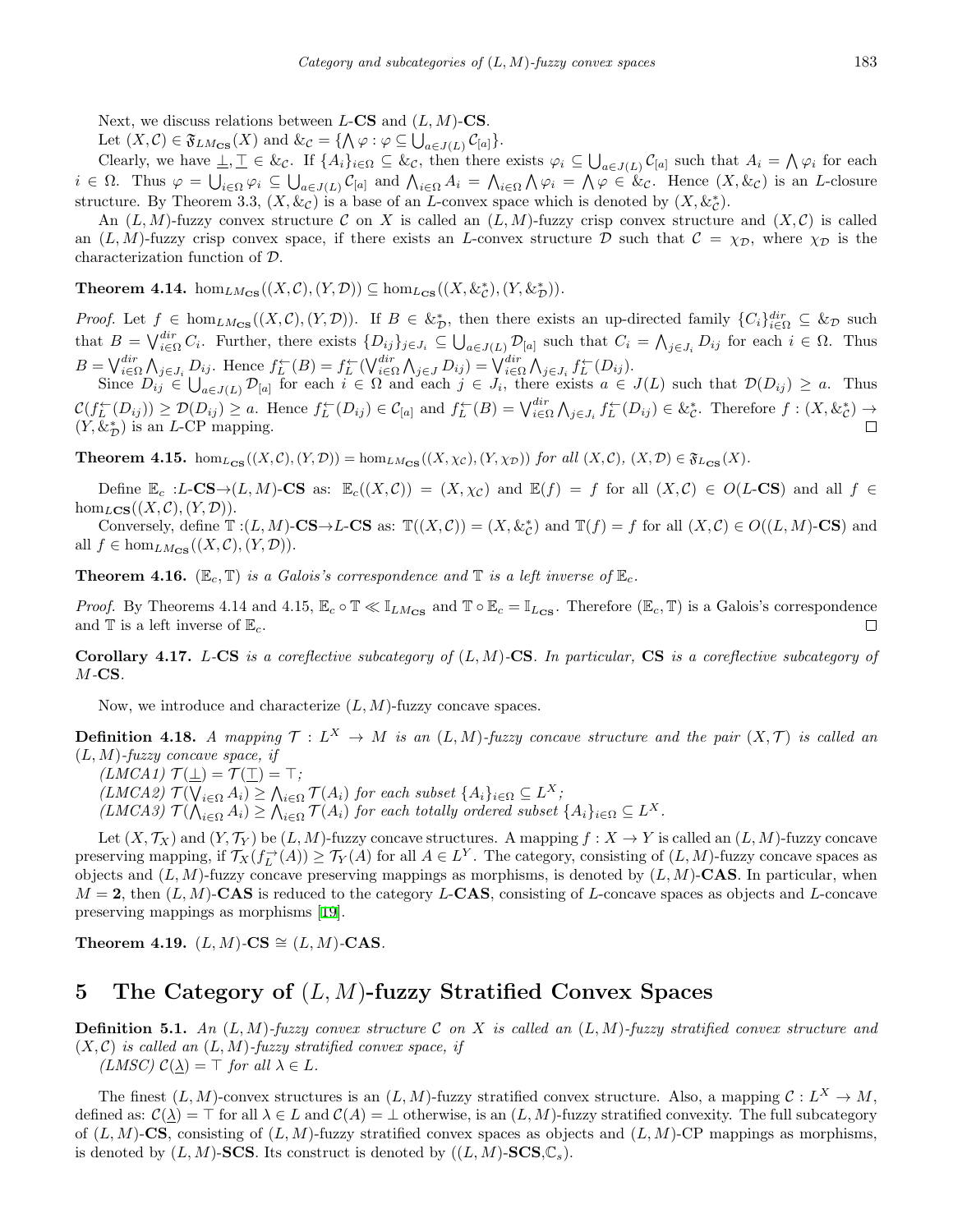**Theorem 5.2.** *Both*  $\mathfrak{F}_{L M_\text{SCS}}(X)$  *and*  $\mathfrak{F}_{L M_\text{CS}}(X)$  *are complete lattices.* 

*Proof.* Let  $\{(X, \mathcal{C}_\lambda)\}_{\lambda \in \Lambda} \subseteq \mathfrak{F}_{LM_{SCS}}(X)$ . Define  $\mathcal{C}_{\wedge_s}, \mathcal{C}_{\vee_s} : L^X \to M$  as:

$$
\forall A \in L^X, \quad \mathcal{C}_{\wedge_s}(A) = \bigwedge \{ \mathcal{C}(A) : (X, \mathcal{C}) \in \mathfrak{F}_{LM_{SCS}}(X), \forall \lambda \in \Lambda, \mathcal{C} \ll \mathcal{C}_{\lambda} \};
$$
  

$$
\mathcal{C}_{\vee_s}(A) = \bigwedge_{\lambda \in \Lambda} \mathcal{C}_{\lambda}(A).
$$

We have  $(X,\mathcal{C}_{\wedge_s}),(X,\mathcal{C}_{\vee_s})\in \mathfrak{F}_{LM_{SCS}}(X)$  with  $\mathcal{C}_{\wedge_s}\ll \mathcal{C}_{\lambda}\ll \mathcal{C}_{\vee_s}$  for all  $\lambda\in \Lambda$ . If  $(X,\mathcal{D}_1), (X,\mathcal{D}_2)\in \mathfrak{F}_{LM_{SCS}}(X)$ satisfies  $\mathcal{D}_1 \ll \mathcal{C}_\lambda \ll \mathcal{D}_2$  for all  $\lambda \in \Lambda$ , then  $\mathcal{D}_1 \ll \mathcal{C}_{\wedge_s}$  and  $\mathcal{C}_{\vee_s} \ll \mathcal{D}_2$ . Thus  $\mathfrak{F}_{LM_{\text{SCS}}}(X)$  is a complete lattice. Similarly,  $\mathfrak{F}_{LM_{\mathbf{CS}}}(X)$  is a complete lattice.  $\Box$ 

**Theorem 5.3.** *Both* (*L, M*)*-***SCS** *and* (*L, M*)*-***CS** *are topological categories.*

*Proof.* Let  $(X,(f_k,(X_k,\mathcal{C}_{X_k}))_{k\in K})$  be a  $\mathbb{C}_s$ -structured sink (i.e.,  $\{(X_k,\mathcal{C}_{X_k})\}_{k\in K}$  is a family of  $(L,M)$ -fuzzy stratified convex spaces and  $f_k: X_k \to X$  is a mapping for each  $k \in K$ ). We need to prove that there exists an  $(L, M)$ fuzzy stratified convex space  $(X, \mathcal{C}_s)$  such that for each  $(L, M)$ -fuzzy stratified convex space  $(Y, \mathcal{C}_Y)$  and each mapping  $g: X \to Y, g \in \text{hom}_{LM_{SCS}}((X, \mathcal{C}_s), (Y, \mathcal{C}_Y))$  iff  $g \circ f_k \in \text{hom}_{LM_{SCS}}((X_k, \mathcal{C}_{X_k}), (Y, \mathcal{C}_Y))$  for all  $k \in K$ . To this end, define  $\mathcal{C}_s: L^X \to M$  as:

$$
\forall A \in L^X, \ \mathcal{C}_s(A) = \bigwedge_{k \in K} \mathcal{C}_k(f_k^{\leftarrow}(A)).
$$

We firstly check that  $\mathcal{C}_s$  is an  $(L, M)$ -fuzzy stratified convex space.

(LMC1).  $\mathcal{C}_s(\underline{\perp}_X) = \bigwedge_{k \in K} \mathcal{C}_k(\underline{\perp}_{X_k}) = \top$  and  $\mathcal{C}_s(\underline{\perp}_X) = \bigwedge_{k \in K} \mathcal{C}_k(\underline{\perp}_{X_k}) = \top$ . (LMC2). Let  $\{A_i\}_{i\in\Omega} \subseteq L^X$  and  $A = \bigwedge_{i\in\Omega} A_i$ . Then we have

$$
\mathcal{C}_s(A) = \bigwedge_{k \in K} \mathcal{C}_k(\bigwedge_{i \in \Omega} (f_k)_L^{\leftarrow}(A_i)) \geq \bigwedge_{k \in K} \bigwedge_{i \in \Omega} \mathcal{C}_k((f_k)_L^{\leftarrow}(A_i)) = \bigwedge_{i \in \Omega} \mathcal{C}_s(A_i).
$$

(LMC3). If  $\{A_i\}_{i \in \Omega} \subseteq L^X$  is totally ordered and  $A = \bigvee_{i \in \Omega} A_i$ , then

$$
\mathcal{C}_s(A) = \bigwedge_{k \in K} \mathcal{C}_k(\bigvee_{i \in \Omega} (f_k)_L^{\leftarrow}(A_i)) \geq \bigwedge_{k \in K} \bigwedge_{i \in \Omega} \mathcal{C}_k((f_k)_L^{\leftarrow}(A_i)) = \bigwedge_{i \in \Omega} \mathcal{C}_s(A_i).
$$

(LMSC). If  $\lambda \in L$ , then  $(f_k)_L^{\leftarrow}(\underline{\lambda}_X) = \underline{\lambda}_{X_k}$  for all  $k \in K$ . So  $\mathcal{C}_s(\underline{\lambda}_X) = \bigwedge_{k \in K} \mathcal{C}_k((f_k)_L^{\leftarrow}(\underline{\lambda}_X)) = \bigwedge_{k \in K} \mathcal{C}_k(\underline{\lambda}_{X_k}) = \top$ . Thus  $\mathcal{C}_s$  is stratified.

If  $g \in \text{hom}_{LM_{SCS}}((X, \mathcal{C}_s), (Y, \mathcal{C}_Y))$  and  $B \in L^Y$ , then

$$
\mathcal{C}_Y(B) \leq \mathcal{C}_s(g_L^{\leftarrow}(B)) = \bigwedge_{k \in K} \mathcal{C}_k(((f_k)_L^{\leftarrow} \circ g_L^{\leftarrow})(B))) \leq \mathcal{C}_k(((f_k)_L^{\leftarrow} \circ g_L^{\leftarrow})(B))).
$$

Conversely, if  $g \circ f_k \in \text{hom}_{LM_{SCS}}((X_k, \mathcal{C}_{X_k}), (Y, \mathcal{C}_Y))$  for each  $k \in K$ , then for each  $B \in L^Y$ ,

$$
\mathcal{C}_Y(B) \leq \bigwedge_{k \in K} \mathcal{C}_k(((f_k)_L^\leftarrow \circ g_L^\leftarrow)(B)) = \bigwedge_{k \in K} \mathcal{C}_k((f_k)_L^\leftarrow(g_L^\leftarrow(B))) = \mathcal{C}_s(g_L^\leftarrow(B)).
$$

Therefore  $(L, M)$ -**SCS** is topological. Similarly,  $(L, M)$ -**CS** is topological.

**Corollary 5.4.** Let  $(X, \mathcal{C}_X) \in \mathfrak{F}_{LM_{SCS}}(X)$  and  $f: X \to Y$  be a mapping. Define  $\mathcal{C}_X^* : L^Y \to M$  as:  $\mathcal{C}_X^*(B) =$  $\mathcal{C}_X(f^{\leftarrow}_L(B))$  *for all*  $B \in L^Y$ *. Then*  $(X, \mathcal{C}^*_X) \in \mathfrak{F}_{LMSCS}(Y)$ *.* 

**Theorem 5.5.** *Let*  $(X, \mathcal{C}) \in \mathfrak{F}_{LM_{\text{CS}}}(X)$  and  $\overline{\mathcal{C}} : L^X \to M$  be defined as:

$$
\forall A \in L^X, \ \overline{\mathcal{C}}(A) = \bigwedge \{\mathcal{D}(A): (X, \mathcal{D}) \in \mathfrak{F}_{LM_{\bf SCS}}(X), \mathcal{D} \ll \mathcal{C}\}.
$$

*Then*  $(X,\overline{C}) \in \mathfrak{F}_{LMSCS}(X)$  *satisfying*  $\overline{C} \ll C$ *.* 

**Corollary 5.6.** An  $(L, M)$ -fuzzy convex space  $(X, C)$  is stratified iff  $\overline{C} = C$ .

**Theorem 5.7.** hom<sub>*LM***CS**</sub> ((*X, C<sub>X</sub></sub>), (Y, C<sub>Y</sub>))*  $\subseteq$  *hom<sub><i>LM***s**CS</sub> ((*X,*  $\overline{C_X}$ )*,*(*Y,*  $\overline{C_Y}$ )).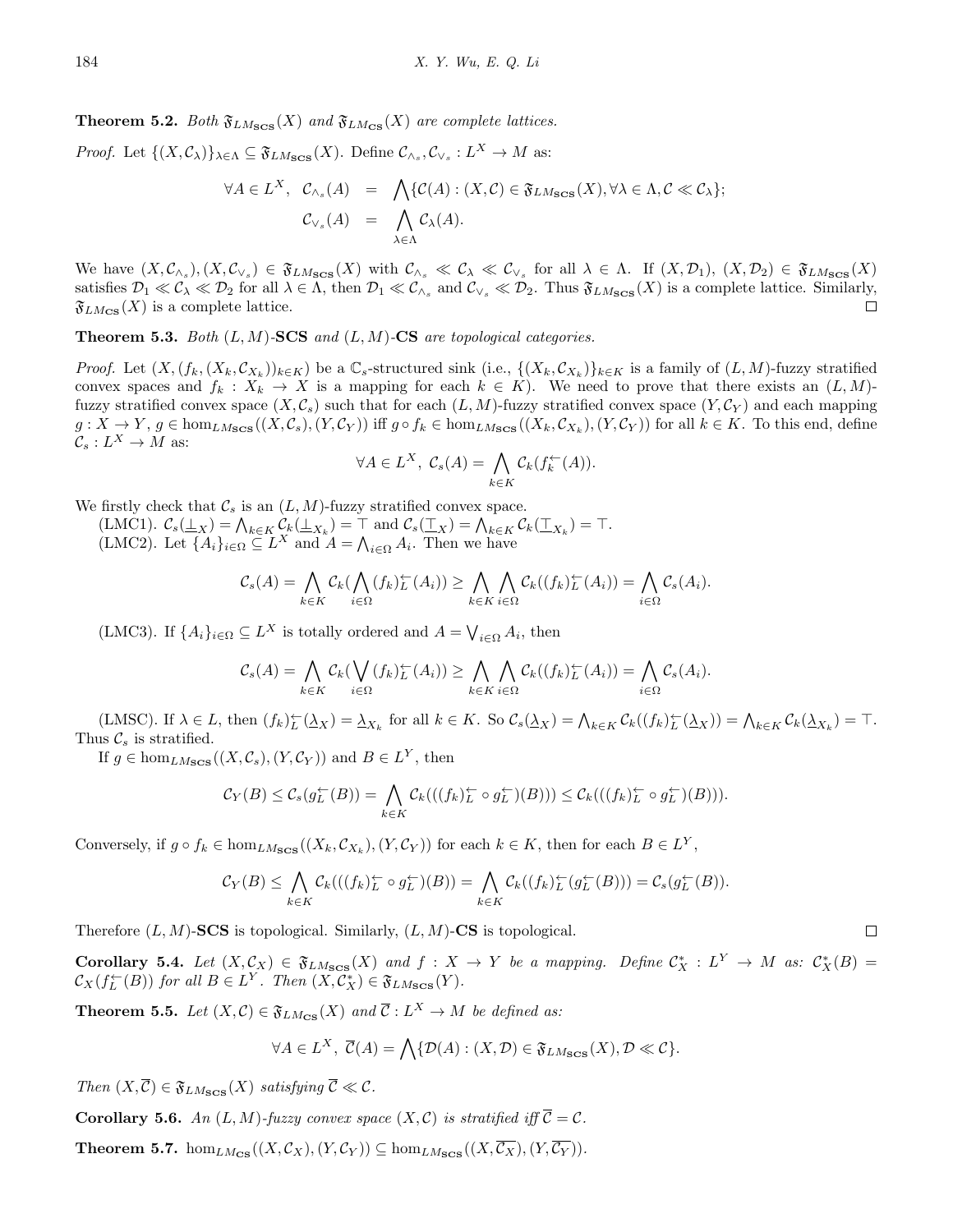*Proof.* Let  $f \in \text{hom}_{LM_{CS}}((X, \mathcal{C}_X), (Y, \mathcal{C}_Y))$ . By Corollary 5.4, we have  $\overline{\mathcal{C}_X}^*(B) = \overline{\mathcal{C}_X}(f_L^{\leftarrow}(B)) \geq \mathcal{C}_X(f_L^{\leftarrow}(B)) \geq \mathcal{C}_Y(B)$ for all  $B \in L^Y$ . Thus  $\mathcal{C}_Y \leq \overline{\mathcal{C}_X}^*$  and  $(Y, \overline{\mathcal{C}_X}^*) \in \mathfrak{F}_{LM_{SCSS}}(Y)$ . Hence  $\overline{\mathcal{C}_Y}(B) \leq \overline{\mathcal{C}_X}^*(B) = \overline{\mathcal{C}_X}(f_L^{\leftarrow}(B))$ . Therefore  $f \in \text{hom}_{LM_{\text{SCSS}}}((X, \overline{C_X})$ ,  $(Y, \overline{C_Y})$ ).  $\Box$ 

**Remark 5.8.** (1) Let  $\mathbb{E}_s : (L, M)$ -SCS $\rightarrow$ (L,M)-CS be defined as:  $\mathbb{E}_s((X, C)) = (X, C)$  and  $\mathbb{E}_s(f) = f$  for all  $(X, C) \in$  $O((L,M)\text{-}\mathbf{SCS})$  and all  $f \in \text{hom}_{LM_{\mathbf{SCS}}}(\mathcal{C}_X,\mathcal{C}_Y)$ . Since  $(L,M)\text{-}\mathbf{SCS}$  is a full subcategory of  $(L,M)\text{-}\mathbf{CS},\ \mathbb{E}_S$  is a full embedding satisfying  $\mathbb{C}_s = \mathbb{C} \circ \mathbb{E}_s : (L, M)$ -SCS $\rightarrow$ Set. So  $(L, M)$ -SCS is a concrete subcategory of  $(L, M)$ -CS.

(2) Let  $\mathbb{S}_1$  :  $(L, M)$ -CS $\rightarrow$  $(L, M)$ -SCS be defined as:  $\mathbb{S}_1((X, \mathcal{C})) = (X, \overline{\mathcal{C}})$  and  $\mathbb{S}_1(f) = f$  for all  $(X, \mathcal{C}) \in O((L, M)$ -**CS**) and all  $f \in \text{hom}_{LM_{CS}}(\mathcal{C}_X, \mathcal{C}_Y)$ . By Theorems 5.5 and 5.7,  $\mathbb{S}_1 : ((L,M)\text{-}\text{SCS}, \mathbb{C}_s) \to ((L,M)\text{-}\text{CS}, \mathbb{C})$  is a concrete *functor with*  $\mathbb{C}_s = \mathbb{C} \circ \mathbb{S}_1$ .

**Theorem 5.9.**  $(\mathbb{E}_s, \mathbb{S}_1)$  *is a Galois correspondence and*  $\mathbb{S}_1$  *is a left inverse of*  $\mathbb{E}_s$ *.* 

*Proof.*  $\mathbb{E}_s \circ \mathbb{S}_1 \ll \mathbb{I}_{LM_{\text{CS}}}$  by Theorem 5.5, and  $\mathbb{S}_1 \circ \mathbb{E}_s = \mathbb{I}_{LM_{\text{SCSS}}}$  by Corollary 5.6.

**Corollary 5.10.** (*L, M*) $\cdot$ **SCS** *is a coreflective subcategory of* (*L, M*) $\cdot$ **CS***.* 

## **6 The Category of** (*L, M*)**-fuzzy Weakly Induced Convex Spaces**

**Definition 6.1.** *An* (*L, M*)*-fuzzy convex structure C on X is called an* (*L, M*)*-fuzzy weakly induced convex structure and the pair*  $(X, \mathcal{C})$  *is called an*  $(L, M)$ *-fuzzy weakly induced convex space, if*  $(LMWIC) \mathcal{C}(A) \leq \bigwedge_{a \in L} \mathcal{C}(\chi_{A_{[a]}})$  *for all*  $A \in L^X$ .

The finest  $(L, M)$ -fuzzy convex structure is an  $(L, M)$ -fuzzy weakly induced convex structure. Also, if  $(X, C) \in \mathfrak{F}_{M_{\text{CS}}}$ , then a mapping  $C: L^X \to M$ , defined as:  $C(A) = C(U)$  if  $A = \chi_U$  for some  $U \in 2^X$  and  $C(A) = \perp$  otherwise, is an (*L, M*)-fuzzy weakly induced convex structure.

The full subcategory of (*L, M*)-**CS**, consisting of (*L, M*)-fuzzy weakly induced convex spaces as objects and (*L, M*)- CP mappings as morphisms, is denoted by  $(L, M)$ -**WICS**. Its construct is denoted by  $((L, M)$ -**WICS**, $\mathbb{C}_w$ ).

**Theorem 6.2.**  $\mathfrak{F}_{LMwics}(X)$  *is a complete lattice.* 

*Proof.* Let  $\{(X, \mathcal{C}_\lambda)\}_{\lambda \in \Lambda} \subseteq \mathfrak{F}_{LM_{\mathbf{WICS}}}(X)$ . Define  $\mathcal{C}_{\wedge_w}, \mathcal{C}_{\vee_w} : L^X \to M$  as:

$$
\forall A \in L^X, \quad \mathcal{C}_{\wedge_w}(A) = \bigwedge_{\lambda \in \Lambda} \{ \mathcal{C}(A) : (X, \mathcal{C}) \in \mathfrak{F}_{LM_{\mathbf{WICS}}}(X), \forall \lambda \in \Lambda, \mathcal{C} \ll \mathcal{C}_{\lambda} \}
$$

$$
\mathcal{C}_{\vee_w}(A) = \bigwedge_{\lambda \in \Lambda} \mathcal{C}_{\lambda}(A).
$$

Then  $(X,\mathcal{C}_{\wedge w}), (X,\mathcal{C}_{\vee w}) \in \mathfrak{F}_{LM_{\text{WICS}}}(X)$  with  $\mathcal{C}_{\wedge w} \ll \mathcal{C}_{\wedge} \ll \mathcal{C}_{\vee w}$  for each  $\lambda \in \Lambda$ . Further, let  $(X,\mathcal{D}_1), (X,\mathcal{D}_2) \in$  $\mathfrak{F}_{LM_{\mathbf{WICS}}}(X)$  with  $\mathcal{D}_1 \ll \mathcal{C}_{\lambda} \ll \mathcal{D}_2$  for each  $\lambda \in \Lambda$ . Then  $\mathcal{D}_1 \ll \mathcal{C}_{\lambda_s}$  and  $\mathcal{C}_{\vee_s} \ll \mathcal{D}_2$ . Therefore  $\mathfrak{F}_{LM_{\mathbf{WICS}}}(X)$  is a complete lattice.  $\Box$ 

**Theorem 6.3.** (*L, M*)*-***WICS** *is a topological category.*

*Proof.* Let  $(X, (f_k, (X_k, \mathcal{C}_k))_{k \in K})$  be a  $\mathbb{C}_w$ -structured sink, (that is,  $\{(X_k, \mathcal{C}_k)\}_{k \in K}$  is a family of  $(L, M)$ -fuzzy weakly induced convex spaces and  $f_k: X_k \to X$  is a mapping). We shall prove that there exists an  $(L, M)$ -fuzzy weakly induced convex space  $(X, \mathcal{C}_w)$  such that for each  $(L, M)$ -fuzzy weakly induced convex space  $(Y, \mathcal{C}_Y)$  and each mapping  $g: X \to Y, g \in \text{hom}_{LM_{\text{WICS}}}((X, \mathcal{C}_w), (Y, \mathcal{C}_Y))$  iff  $g \circ f_k \in \text{hom}_{LM_{\text{WICS}}}((X_k, \mathcal{C}_k), (Y, \mathcal{C}_Y))$  for all  $k \in K$ . To this end, define  $\mathcal{C}_w : L^X \to M$  as:

$$
\forall A \in L^X, \ \mathcal{C}_w(A) = \bigwedge_{k \in K} \mathcal{C}_k((f_k)_L^{\leftarrow}(A)).
$$

It is easy to check that  $\mathcal{C}_w$  is an  $(L, M)$ -fuzzy convex structure. In addition, for each  $A \in L^X$ ,  $\bigwedge_{a \in L} \mathcal{C}_w(\chi_{A_{[a]}})$  $\bigwedge_{a\in L}\bigwedge_{k\in K}\mathcal{C}_k(\chi_{(f_k)^{\leftarrow}_{L}(A)_{[a]}})\bigotimes \bigwedge_{k\in K}\mathcal{C}_k((f_k)^{\leftarrow}_{L}(A))=\mathcal{C}_w(A).$  Thus  $\mathcal{C}_w$  is weakly induced. In addition, similar to Theorem 5.3,  $g \in \text{hom}_{LM_{\text{WICS}}}(X, \mathcal{C}_w), (Y, \mathcal{C}_Y)$  iff  $g \circ f_k \in \text{hom}_{LM_{\text{WICS}}}(X_k, \mathcal{C}_k), (Y, \mathcal{C}_Y)$  for all  $k \in K$ .  $\Box$ 

**Corollary 6.4.** If  $(X, \mathcal{C}_X) \in \mathfrak{F}_{LM_{\text{WICS}}}(X)$  and  $f: X \to Y$  is a mapping, then  $(Y, \mathcal{C}_X^*) \in \mathfrak{F}_{LM_{\text{WICS}}}(Y)$ , where  $\mathcal{C}_X^*$ :  $L^Y \to M$ :  $\mathcal{C}_X^*(B) = \mathcal{C}_X(f_L^{\leftarrow}(B))$  *for all*  $B \in L^Y$ .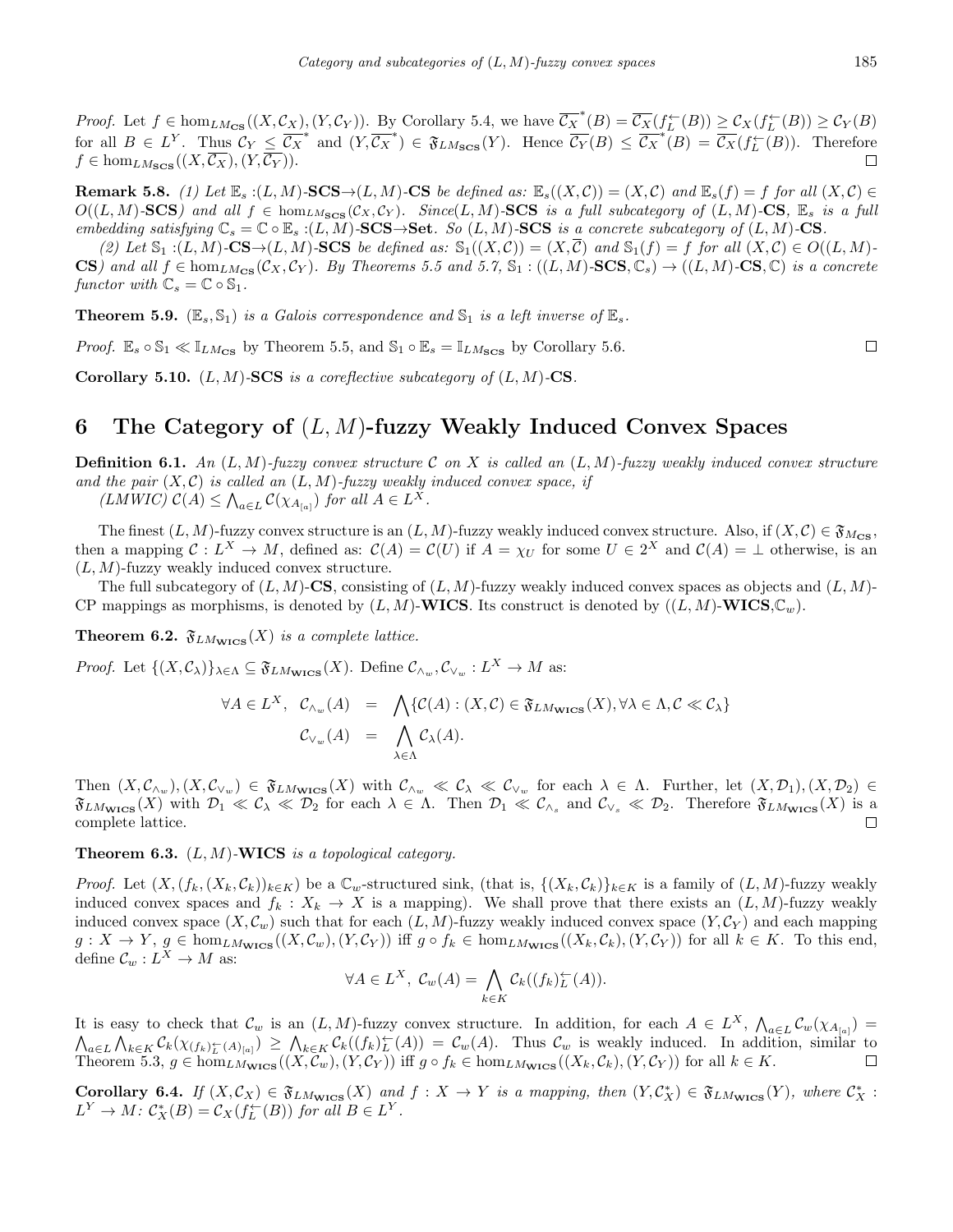**Theorem 6.5.** *Let*  $(X, \mathcal{C}) \in \mathfrak{F}_{LM_{\text{CS}}}(X)$ *. Define*  $\underline{\mathcal{C}} : L^X \to M$  *as:* 

$$
\forall A \in L^X, \ \ \underline{\mathcal{C}}(A) = \bigwedge \{ \mathcal{D}(A) : (X, \mathcal{D}) \in \mathfrak{F}_{LM_{\mathbf{WIC}}}(X), \mathcal{D} \ll \mathcal{C} \}.
$$

*Then*  $C$  *is an*  $(L, M)$ *-fuzzy weakly induced convex structure satisfying*  $C \ll C$ *.* 

**Corollary 6.6.** An  $(L, M)$ -fuzzy convex space  $(X, C)$  is weakly induced iff  $C = C$ .

**Theorem 6.7.** hom<sub>*LM***CS**</sub> ( $(X, \mathcal{C}_X)$ ,  $(Y, \mathcal{C}_Y)$ )  $\subseteq$  hom<sub>*LM***WICS**</sub> ( $(X, \mathcal{C}_X)$ ,  $(Y, \mathcal{C}_Y)$ ).

*Proof.* We have  $\mathcal{C}_X \leq \underline{\mathcal{C}_X}$  by Theorem 6.5. If  $f \in \text{hom}_{LM_{\mathbf{CS}}}((X, \mathcal{C}_X), (Y, \mathcal{C}_Y))$ , then  $\underline{\mathcal{C}_X}(f_L^{\leftarrow}(B)) \geq \mathcal{C}_X(f_L^{\leftarrow}(B)) \geq \mathcal{C}_Y(B)$ for all  $B \in L^Y$ . Thus  $\underline{\mathcal{C}_Y(B)} \leq \mathcal{C}_Y^*(B) = \mathcal{C}_X(f_L^\leftarrow(B)) \leq \underline{\mathcal{C}_X(f_L^\leftarrow(B))}$  by Corollary 6.4. So  $f \in \text{hom}_{LM_{\textbf{WICS}}}((X, \underline{\mathcal{C}_X}), (Y, \underline{\mathcal{C}_Y})).$ 

**Remark 6.8.** (1) Let  $\mathbb{E}_w$  :(L, M)-WICS $\rightarrow$ (L, M)-CS be defined as:  $\mathbb{E}_w((X,\mathcal{C})) = (X,\mathcal{C})$  and  $\mathbb{E}_w(f) = f$  for all  $(X, \mathcal{C})$  ∈  $O((L, M)$ **-WICS***) and all*  $f \in \text{hom}_{LM_{\text{WICS}}}$ 

 $((X,\mathcal{C}_X),(Y,\mathcal{C}_Y))$ . Since  $(L,M)$ -WICS is a full subcategory of  $(L,M)$ -CS,  $\mathbb{E}_w$  is a full embedding and  $\mathbb{C}_w = \mathbb{C} \circ \mathbb{E}_w$  is *the forgetful functor of* (*L, M*)*-***WICS***. In this sense,* (*L, M*)*-***WICS** *can be naturally regarded as a concrete subcategory of* (*L, M*)*-***CS***.*

(2) Let  $\mathbb{W}_1:(L,M)\text{-CS}\rightarrow(L,M)\text{-WICS}$  be defined as:  $\mathbb{W}_1((X,\mathcal{C}))=(X,\mathcal{C})$  and  $\mathbb{W}_1(f)=f$  for all  $(X,\mathcal{C})\in$  $O((L,M)\text{-CS})$  and  $f \in \text{hom}_{\text{CS}}((X,\mathcal{C}_X),(Y,\mathcal{C}_Y))$ . By Theorems 6.5 and 6.7,  $\mathbb{W}_1:((L,M)\text{-WICS},\mathbb{C}_w) \to ((L,M)\text{-}\text{-}\text{WICS})$ **CS***,*  $\mathbb{C}$ *) is a concrete functor with*  $\mathbb{C}_w = \mathbb{C} ∘ \mathbb{W}_1$ *.* 

**Theorem 6.9.** ( $\mathbb{E}_w$ ,  $\mathbb{W}_1$ ) *is a Galois correspondence, where*  $\mathbb{W}_1$  *is a left inverse of*  $\mathbb{E}_w$ *.* 

*Proof.* We have  $\mathbb{E}_w \circ \mathbb{W}_1 \ll \mathbb{I}_{LM_{\text{CS}}}$  by Theorem 6.5 and  $\mathbb{W}_1 \circ \mathbb{E}_w = \mathbb{I}_{LM_{\text{WICS}}}$  by Corollary 6.6. Thus  $(\mathbb{E}_w, \mathbb{W}_1)$  is a Galois correspondence and  $\mathbb{W}_1$  is a left inverse of  $\mathbb{E}_w$ . □

**Corollary 6.10.** (*L, M*)*-***WICS** *is concretely coreflective in* (*L, M*)*-***CS***.*

**Theorem 6.11.** (1) *L*-SCS *is coreflective in*  $(L, M)$ -SCS. *(2) L-***WICS** *is coreflective in* (*L, M*)*-***WICS***.*

#### **7 The Category of** (*L, M*)**-fuzzy Induced Convex Spaces**

In this section, *L* is a *β*-lattice, that is,  $\beta(a \wedge b) = \beta(a) \cap \beta(b)$  for all  $a, b \in L$ .

**Definition 7.1.** An  $(L, M)$ -fuzzy convex structure  $C$  on  $X$  is called an  $(L, M)$ -fuzzy induced convex structure and the pair  $(X, \mathcal{C})$  is called an  $(L, M)$ -fuzzy induced convex space, if  $\mathcal{C}(A) = \bigwedge_{a \in L} \mathcal{C}(\chi_{A_{[a]}})$  for all  $A \in L^X$ .

Clearly, an  $(L, M)$ -fuzzy induced convex space is both weakly induced and stratified.

Let  $(X, \mathcal{C}) \in \mathfrak{F}_{LM_{CS}}(X)$ . Define  $\varphi_{\mathcal{C}} : 2^X \to M$  as:  $\varphi_{\mathcal{C}}(U) = \bigvee_{a \in L} \bigvee_{A_{[a]}=U} \mathcal{C}(A)$  for all  $U \subseteq 2^X$ . The M-fuzzifying convex structure with  $\varphi_{\mathcal{C}}$  as its subbase is denoted by  $\iota(\mathcal{C})$ .

**Theorem 7.2.** Let  $(X, \mathcal{C}) \in \mathfrak{F}_{LM_{\text{CS}}}(X)$ . Define  $[\mathcal{C}] : 2^X \to M$  as:  $[\mathcal{C}](U) = \mathcal{C}(\chi_U)$  for all  $U \in 2^X$ . Then  $[\mathcal{C}]$  is an *M-fuzzifying convex structure on X.*

**Theorem 7.3.** [\[32](#page-17-10)] *Let*  $(X, \mathcal{C}) \in \mathfrak{F}_{M_{\text{CS}}}(X)$ *, and*  $\mathcal{C}_{\mathcal{C}} : L^X \to M$  *be defined as:* 

$$
\forall A \in L^X, \quad \mathcal{C}_{\mathcal{C}}(A) = \bigwedge_{a \in L} \mathcal{C}(A_{[a]}).
$$

*Then*  $(X, \mathcal{C}_{\mathcal{C}})$  *is an*  $(L, M)$ *-fuzzy convex space induced by*  $\mathcal{C}$ *.* 

**Theorem 7.4.** *Let*  $(X, \mathcal{C}) \in \mathfrak{F}_{LM_{CS}}(X)$  *and*  $(X, \mathcal{C}) \in \mathfrak{F}_{M_{CS}}(X)$ *. Then* 

 $(1)$   $[\mathcal{C}] \leq \varphi_{\mathcal{C}} \leq \iota(\mathcal{C});$ 

*(2)*  $\mathcal{C}$  *is weakly induced iff*  $[\mathcal{C}] = \iota(\mathcal{C})$ *;* 

 $(3)$   $\iota(\mathcal{C}_{\mathcal{C}}) = [\mathcal{C}_{\mathcal{C}}] = \mathcal{C}$  *and*  $\mathcal{C} \leq \mathcal{C}_{\iota(\mathcal{C})}$ ;

(4) C is induced by an M-fuzzifying convex structure iff  $C_{\iota(C)} = C$  iff  $C_{[C]} = C$  iff C is an  $(L, M)$ -fuzzy induced convex *structure.*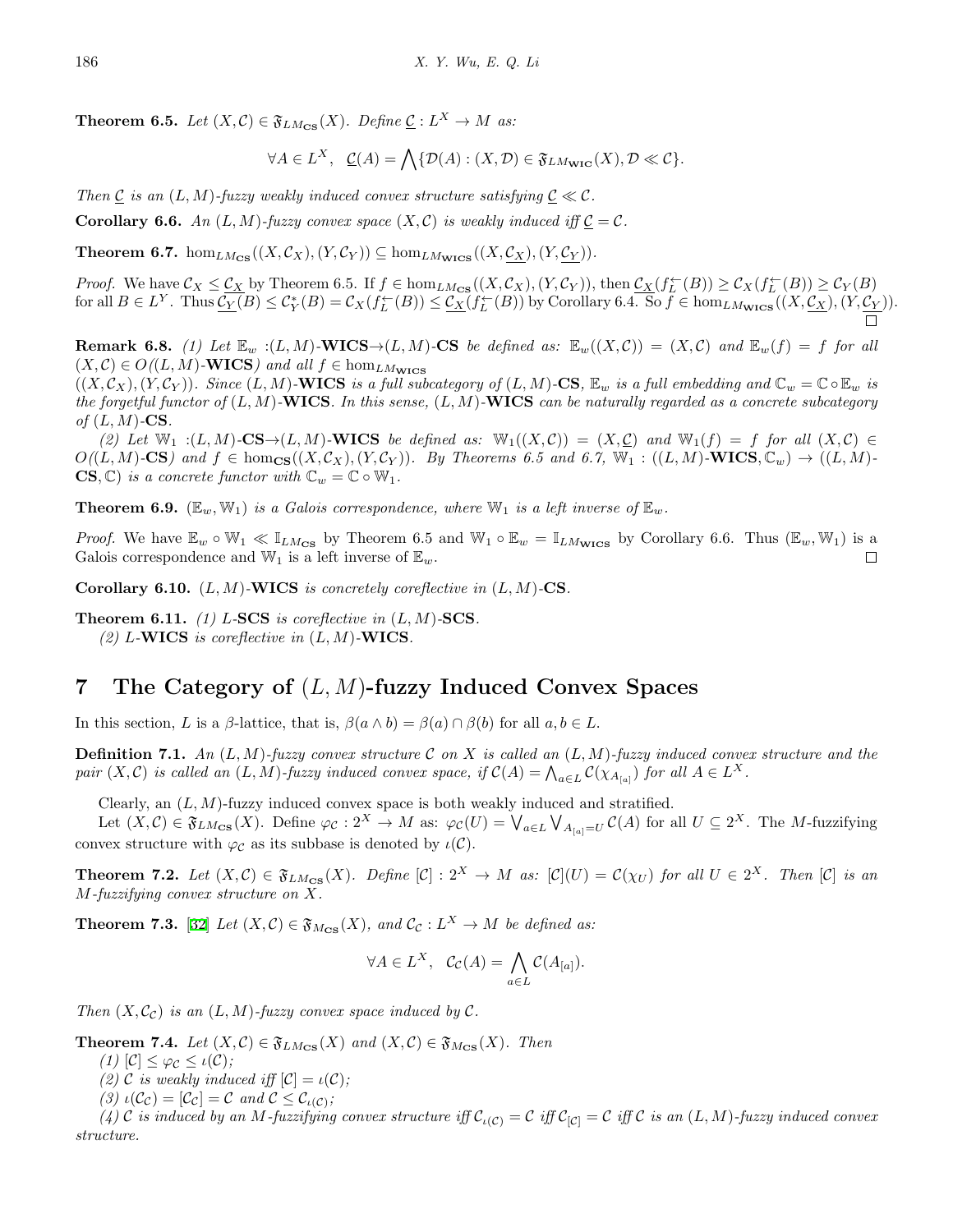*Proof.* (1) is direct. Also, (4) directly follows from (3).

(2): If C is weakly induced, then  $\varphi_{\mathcal{C}}(U) \leq \bigvee_{a \in L} \bigvee_{A_{[a]}=U} \bigwedge_{b \in L} \mathcal{C}(\chi_{A_{[b]}}) \leq [\mathcal{C}](U)$  for all  $U \in 2^X$ . So  $\varphi_{\mathcal{C}}(U) = [\mathcal{C}](U)$ by (1), and  $\iota(\mathcal{C}) = [\mathcal{C}]$ . Conversely, if  $\iota(\mathcal{C}) = [\mathcal{C}]$ , then  $\bigwedge_{a \in L}^{\infty} C(\chi_{A_{[a]}}) = \bigwedge_{a \in L} [\mathcal{C}](A_{[a]}) = \bigwedge_{a \in L} \iota(\mathcal{C})(A_{[a]}) \geq \mathcal{C}(A)$ . Thus *C* is weakly induced.

(3):  $\varphi_{\mathcal{C}_{\mathcal{C}}}(U) = \bigvee_{a \in L} \bigvee_{A_{[a]}=U} \bigwedge_{b \in L} \mathcal{C}(A_{[b]}) \leq \bigvee_{a \in L} \bigvee_{A_{[a]}=U} \mathcal{C}(U) = \mathcal{C}(U)$ . Conversely,  $\varphi_{\mathcal{C}_{\mathcal{C}}}(U) = \bigvee_{a \in L} \bigvee_{A_{[a]}=U} \mathcal{C}_{\mathcal{C}}(A) \geq$  $\mathcal{C}_{\mathcal{C}}(\chi_U) = \mathcal{C}(U)$ . Thus  $\varphi_{\mathcal{C}_{\mathcal{C}}}(U) = \mathcal{C}(U)$ , which shows  $\varphi_{\mathcal{C}_{\mathcal{C}}} = \mathcal{C}$ . Hence  $\iota(\mathcal{C}_{\mathcal{C}}) = \mathcal{C}$ . Also,  $[\mathcal{C}_{\mathcal{C}}](U) = \bigwedge_{a \in L} \mathcal{C}((\chi_U)_{[a]}) =$  $\mathcal{C}(U)$ . Thus  $[\mathcal{C}_{\mathcal{C}}] = \mathcal{C}$ . Finally,  $\mathcal{C}_{\iota(\mathcal{C})}(A) = \bigwedge_{a \in L} \iota(\mathcal{C})(A_{[a]}) \ge \bigwedge_{a \in L} \varphi_{\mathcal{C}}(A_{[a]}) \ge \mathcal{C}(A)$ .

**Theorem 7.5.** (1)  $\hom_{M_{\text{CS}}}(X, \mathcal{C}_X), (Y, \mathcal{C}_Y)) \subseteq \hom_{LM_{\text{ICS}}}(X, \mathcal{C}_{\mathcal{C}_X}), (Y, \mathcal{C}_{\mathcal{C}_Y})$ ).  $(2)$  hom<sub>*LM***CS**</sub>  $((X, \mathcal{C}_X), (Y, \mathcal{C}_Y)) \subseteq \text{hom}_{M_{CS}}((X, \iota(\mathcal{C}_X)), (Y, \iota(\mathcal{C}_Y))).$ 

**Remark 7.6.** *(1) The full subcategory of* (*L, M*)*-***CS***, consisting of* (*L, M*)*-fuzzy induced convex spaces as objects and*  $(L, M)$ -CP mappings as morphisms, is denoted by  $(L, M)$ -**ICS***. Its construct is denoted by*  $((L, M)$ *-ICS*,  $\mathbb{C}_i$ *); the full subcategory of* (*L, M*)*-***CS***, consisting of* (*L, M*)*-fuzzy convex spaces induced by M-fuzzifying convex spaces as objects* and  $(L, M)$ -CP mappings as morphisms, is denoted by  $(L, M)$ -CGCS.

(2) Define  $\mathbb{E}_i^1:(L,M)\text{-}\mathbf{ICS}\to(L,M)\text{-}\mathbf{SCS}$  as:  $\mathbb{E}_i^1((X,\mathcal{C}))=(X,\mathcal{C})$  and  $\mathbb{E}_i^1(f)=f$  for all  $(X,\mathcal{C})\in O((L,M)\text{-}\mathbf{ICS})$ and all  $f \in \text{hom}_{LM_{ICS}}((X, \mathcal{C}_X), (Y, \mathcal{C}_Y))$ . Since  $(L, M)$ -ICS is a full subcategory of  $(L, M)$ -SCS,  $\mathbb{E}_i^1$  is a full embedding *with*  $\mathbb{C}_i = \mathbb{C}_s \circ \mathbb{E}_i^1$ *. Thus*  $(L, M)$ **-ICS** *is a concrete subcategory of*  $(L, M)$ **-SCS***.* 

(3) Define  $\mathbb{E}_i^2:(L,M)\text{-}\mathbf{ICS}\rightarrow(L,M)\text{-}\mathbf{WICS}$  as:  $\mathbb{E}_i^2((X,\mathcal{C}))=(X,\mathcal{C})$  and  $\mathbb{E}_i^2(f)=f$  for  $(X,\mathcal{C})\in O((L,M)\text{-}\mathbf{ICS})$ and all  $f \in \text{hom}_{LM_{ICS}}((X, \mathcal{C}_X), (Y, \mathcal{C}_Y))$ . Since  $\mathbb{E}^2_i$  is a full embedding with  $\mathbb{C}_i = \mathbb{C}_w \circ \mathbb{E}^2_i$ ,  $(L, M)$ -ICS is a concrete *subcategory of*  $(L, M)$ **-WICS***.* 

(4) Define  $\mathbb{S}_2$ :  $(L, M)$ -SCS $\rightarrow$  $(L, M)$ -ICS as:  $\mathbb{S}_2((X, C)) = (X, C_{\iota(C)})$  and  $\mathbb{S}_2(f) = f$  for all  $(X, C) \in O((L, M)$ -SCS)  $and$   $all f \in \text{hom}_{LM_{SCS}}((X, \mathcal{C}_X), (Y, \mathcal{C}_Y)).$ 

(5) Define  $\mathbb{W}_2:(L,M)\text{-}\mathbf{WICS}\rightarrow(L,M)\text{-}\mathbf{ICS}$  as:  $\mathbb{W}_2((X,\mathcal{C}))=(X,\mathcal{C}_{[\mathcal{C}]})$  and  $\mathbb{W}_2(f)=f$  for  $(X,\mathcal{C})\in O((L,M)\text{-}\mathbb{W})$ **WICS***)* and  $f \in \text{hom}_{LM_{\text{WICS}}}((X, \mathcal{C}_X), (Y, \mathcal{C}_Y)).$ 

**Theorem 7.7.** *M-CS*  $\cong$  (*L, M*)*-ICS*  $\cong$  (*L, M*)*-CGCS.* 

*Proof.* Define  $\mathbb{F}_3$ : M-CS $\rightarrow$ (L, M)-ICS as:  $\mathbb{F}_3((X,\mathcal{C})) = (X,\mathcal{C}_\mathcal{C})$  and  $\mathbb{F}_3(f) = f$  for all  $(X,\mathcal{C}) \in O(M\text{-CS})$  and all  $f \in \text{hom}_{M_{\text{CS}}}((X, \mathcal{C}_X), (Y, \mathcal{C}_Y)).$ 

Conversely, define  $\mathbb{G}_3$  : $(L, M)$ -**ICS** $\rightarrow$ *M*-**CS** as:  $\mathbb{G}_3((X, \mathcal{C})) = (X, \iota(\mathcal{C}))$  and  $\mathbb{G}_3(f) = f$  for all  $(X, \mathcal{C}) \in O((L, M)$ -**ICS**) and all  $f \in \text{hom}_{LM_{ICS}}((X, \mathcal{C}_X), (Y, \mathcal{D}_Y))$ . By Theorems 7.3-7.5,  $\mathbb{F}_3$ ,  $\mathbb{G}_3$  are concrete functors satisfying  $\mathbb{F}_3 \circ \mathbb{G}_3 =$  $\mathbb{I}_{LM_{ICS}}$  and  $\mathbb{G}_3 \circ \mathbb{F}_3 = \mathbb{I}_{M_{CS}}$ . Thus  $(L, M)$ -**ICS** and *M*-**CS** are isomorphic.

Define  $\mathbb{F}_4$  : $(L, M)$ -**CGCS** $\rightarrow$  $(L, M)$ -**ICS** as:  $\mathbb{F}_4((X, \mathcal{C})) = (X, \mathcal{C})$  and  $\mathbb{F}_4(f) = f$  for all  $(X, \mathcal{C}) \in O((L, M)$ -**CGCS**) and all  $f \in \text{hom}_{LM_{\text{CGCS}}}((X, \mathcal{C}_X), (Y, \mathcal{C}_Y)).$ 

Conversely, define  $\mathbb{G}_4$  : $(L, M)$ **-ICS** $\rightarrow$  $(L, M)$ **-CGCS** as:  $\mathbb{G}_4((X, \mathcal{C})) = (X, \mathcal{C}_{[\mathcal{C}]})$  and  $\mathbb{G}_4(f) = f$  for all  $(X, \mathcal{C}) \in$  $O((L,M)-\text{ICS})$  and  $f \in \text{hom}_{LM_{\text{ICS}}}((X,\mathcal{C}_X),(Y,\mathcal{C}_Y))$ . By Theorem 7.4(4),  $\mathbb{F}_4 \circ \mathbb{G}_4 = \mathbb{I}_{LM_{\text{ICS}}}$  and  $\mathbb{G}_4 \circ \mathbb{F}_4 = \mathbb{I}_{LM_{\text{GGCS}}}$ . Hence  $\mathbb{F}_4$  is isomorphic. П

**Theorem 7.8.** (1)  $(\mathbb{E}_i^1, \mathbb{S}_2)$  *is a Galois correspondence and*  $\mathbb{S}_2$  *is a left inverse of*  $\mathbb{E}_i^1$ *.* (2)  $(\mathbb{E}_i^2, \mathbb{W}_2)$  *is a Galois correspondence and*  $\mathbb{W}_2$  *is a left inverse of*  $\mathbb{E}_i^2$ *.* 

**Corollary 7.9.** (1)  $(\mathbb{E}_i^1 \circ \mathbb{F}_3, \mathbb{G}_3 \circ \mathbb{S}_2)$  is a Galois correspondence and  $\mathbb{G}_3 \circ \mathbb{S}_2$  is a left inverse of  $\mathbb{E}_i^1 \circ \mathbb{F}_3$ . So M-CS *can be embedded in* (*L, M*)*-***SCS** *as a coreflective subcategory.*

 $(2)$  ( $\mathbb{E}_i^2 \circ \mathbb{F}_3$ ,  $\mathbb{G}_3 \circ \mathbb{W}_2$ ) *is a Galois correspondence and*  $\mathbb{G}_3 \circ \mathbb{W}_2$  *is a left inverse of*  $\mathbb{E}_i^2 \circ \mathbb{F}_3$ *. So M***-CS** *can be embedded in* (*L, M*)*-***WICS** *as a coreflective subcategory.*

#### **8 Conclusion**

Fuzzy convex spaces has been studied in various aspects [[16,](#page-16-14) [20,](#page-16-22) [21](#page-16-23), [24](#page-16-13), [25](#page-17-17), [30](#page-17-3), [31](#page-17-2), [32,](#page-17-10) [36,](#page-17-4) [37,](#page-17-6) [38,](#page-17-5) [39,](#page-17-18) [41](#page-17-7), [42](#page-17-9), [40](#page-17-8)]. Apparently, studies on *M*-fuzzifying convex spaces are in a deeper and broader level than that on (*L, M*)-fuzzy convex spaces. This because that domain finiteness of convex spaces has been introduced successfully in *M*-fuzzifying convex spaces [\[31](#page-17-2)]. Yet, it hasn't been studied in either *L*-convex convex spaces or (*L, M*)-fuzzy convex spaces. We define and characterize domain finiteness of both *L*-convex spaces and (*L, M*)-fuzzy convex spaces. We find that domain finiteness of (*L, M*)-fuzzy convex spaces perfectly matches that of *L*-convex spaces (resp. *M*-fuzzifying convex spaces) when  $M = 2$  (resp.  $L = 2$ ).

Research on fuzzy convex spaces in a view point of category is also meaningful. Pang and Shi have studied relations among the category of *L*-convex spaces and its subcategories [[18\]](#page-16-20). Since the notion of (*L, M*)-fuzzy convex spaces has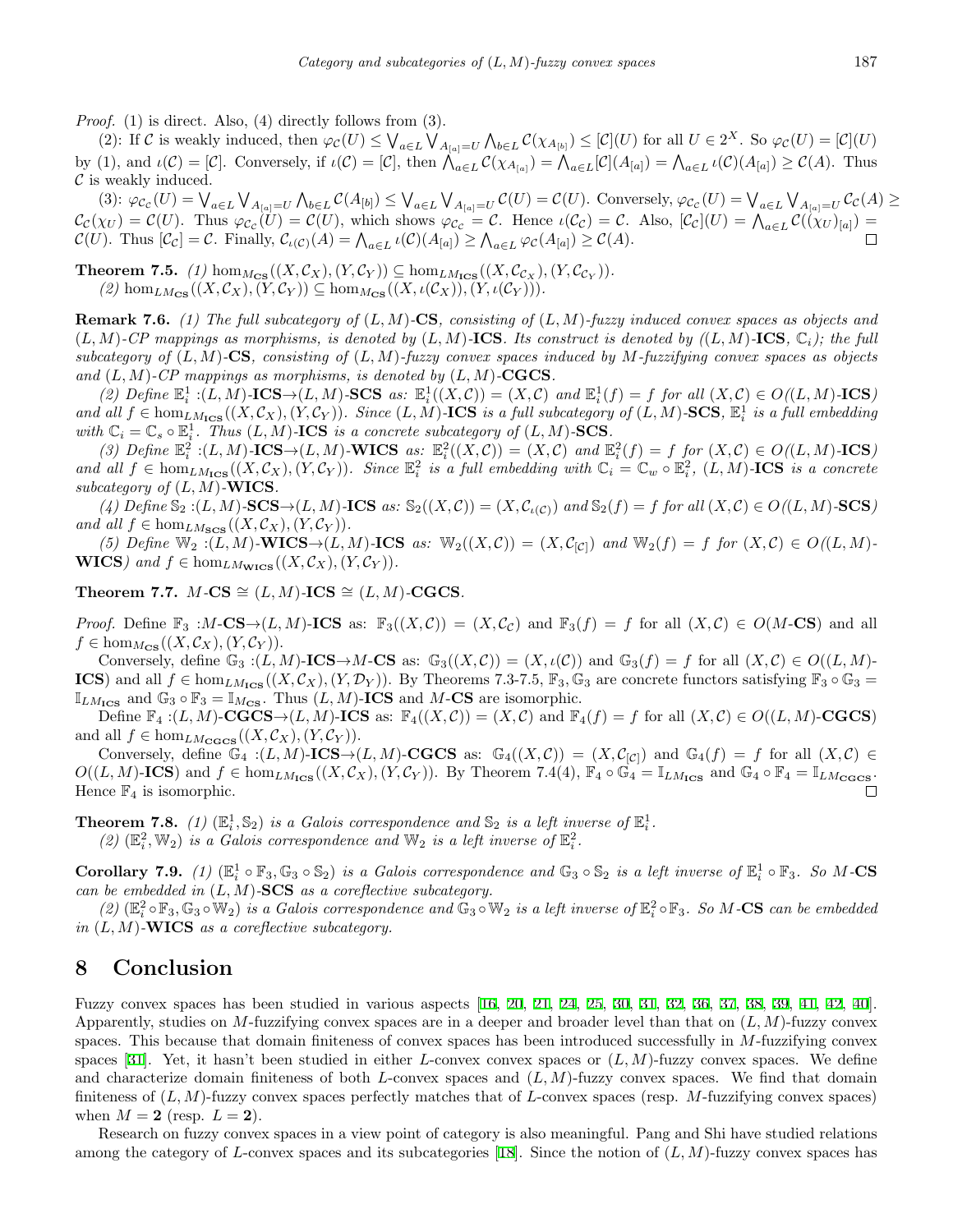been introduced [[32\]](#page-17-10), many new categories related to (*L, M*)-fuzzy convex spaces emerged. Thus relations among the category and subcategories of (*L, M*)-fuzzy convex spaces need to be discussed. In this paper, we introduce the category and several subcategories of (*L, M*)-fuzzy convex spaces. In a view of category aspect, we study their relations which can be showed by the diagram and tables in the following page where  $L(\beta)$  stands for *L* if *L* is a  $\beta$ -lattice. Clearly, it contains the diagram described in [[18\]](#page-16-20). Also, we conclude from Theorems 5.2, 5.3, 6.2 and 6.3 that all categories in the diagram are topological constructs whose fibres are complete lattices.



Figure 1: Relations

| Symbol | Meaning                    |  |  |
|--------|----------------------------|--|--|
|        | coreflective               |  |  |
| . 5    | coreflective<br>$L(\beta)$ |  |  |
|        | .=્                        |  |  |
|        |                            |  |  |

Table 1: Symbols

| N <sub>o</sub> . | Category       | No.              | Category        |
|------------------|----------------|------------------|-----------------|
| $\alpha$         | $(L, M)$ -CGCS | $\dot{\eta}$     | $L$ -DFCOS      |
| h                | $M$ -RHS       | k.               | CS              |
| $\epsilon$       | $M$ -DFCOS     |                  | $(L, M)$ -CS    |
| $\overline{d}$   | $M$ -CS        | m                | $L$ -CS         |
| $\epsilon$       | $(L, M)$ -ICS  | $\eta$           | <b>RHS</b>      |
|                  | $(L, M)$ -CAS  | $\Omega$         | $L$ -SCS        |
| g                | $L$ -CAS       | $\boldsymbol{p}$ | $L-RHS$         |
| h.               | $(L, M)$ -SCS  | $\boldsymbol{q}$ | $(L, M)$ -WICS  |
| i.               | $(L, M)$ -RHS  | $\boldsymbol{r}$ | $(L, M)$ -DFCOS |
| S                | L-WICS         |                  |                 |

Table 2: Categories

### **Acknowledgement**

This work is supported bythe Youth Science Foundation of Hunan province (NO. 2018JJ3192), Key Project of Hunan Educational Commission (NO. 18A474) , the Construct Program of Applied Characteristic Discipline in Hunan University of Science and Engineering and Doctoral Research Foundation of Henan University of Science and Technology (NO. 13480055).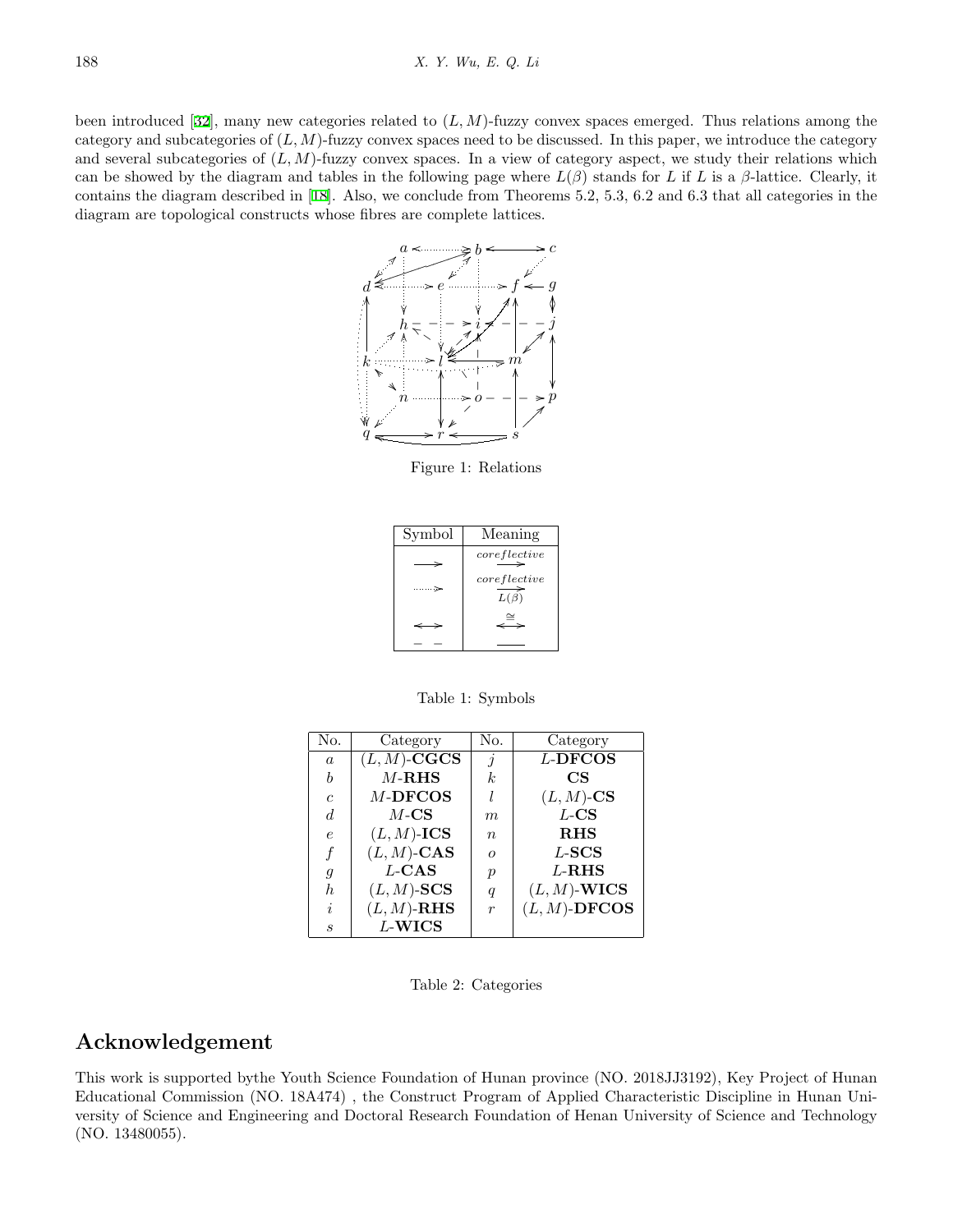## **References**

- <span id="page-16-19"></span>[1] J. Ad´amek, H. Herrlich, G. Strecker, *Abstract and Concrete Categories*, Wiley, 1990.
- <span id="page-16-17"></span>[2] N. Ajmal, K. V. Thomas, *Fuzzy lattice*, Information Sciences, **79(3)** (1994), 271–291.
- <span id="page-16-16"></span>[3] M. Bakhshi, *On fuzzy convex lattice-ordered subgroups*, Iranian Journal of Fuzzy Systems, **10(3)** (2013), 159–172.
- <span id="page-16-0"></span>[4] M. Berger, *Convexity*, The American Mathematical Monthly on JSTOR, **97(8)** (1990), 650–678.
- <span id="page-16-1"></span>[5] H. Ben-El-Mechaiekh, S. Chebbi, M. Florenzano, J. V. Llinares, *Abstract convexity and fixed points*, Journal of Mathematical Analysis and Applications, **222(1)** (1998), 138–150.
- <span id="page-16-5"></span>[6] C. Carath´eodory, *Uber den variabilit¨atsbereich der koeffizienten von potenzreihen ¨* , Mathematische Annalen, **64(1)** (1907), 95–115.
- <span id="page-16-11"></span>[7] M. Changat, H. M. Mulder, G. Sierksma, *Convexities related to path properties on graphs*, Discrete Mathematics, **290(2)** (2005), 117–131.
- <span id="page-16-8"></span>[8] L. Danzer, B. Grünbaum, V. Klee, *Helly's theorem and its relatives*, Proceedings of Symposia in Applied Mathematics, **7(VII)** (1963), 101–180.
- <span id="page-16-15"></span>[9] J. M. Fang, *I-fuzzy Alexandroff topologies and specialization orders*, Fuzzy Sets and Systems, **158(3)** (2007), 2359–2374.
- <span id="page-16-18"></span>[10] J. M. Fang, *One-to-one correspondence between fuzzifying topologies and fuzzy preorder*, Fuzzy Sets and Systems, **158(16)** (2007), 1814–1822.
- <span id="page-16-10"></span>[11] S. P. Franklin, *Some results on order-convexity*, The American Mathematical Monthly on JSTOR, **69(5)** (1962), 357–359.
- <span id="page-16-6"></span>[12] E. Helly, *Über mengen konvexer körper mit geneinschaftlichen punkten*, Jahresbericht der Deutschen Mathematiker-Vereinigung, **32** (1923), 175–176.
- <span id="page-16-2"></span>[13] C. D. Horvath, *Extension and selection theorems in topological spaces with a generalized convexity structure*, Annales de la Facult des Sciences de Toulouse Mathematics, **2(2)** (1993), 253–269.
- <span id="page-16-9"></span>[14] F. W. Levi, *On Helly's theorem and the axioms of convexity*, The Journal of the Indian Mathematical Society, **15** (1951), 65–76.
- <span id="page-16-3"></span>[15] J. V. Llinares, *Abstract convexity, some relations and applications*, Optimization, **51(6)** (2002), 797–818.
- <span id="page-16-14"></span>[16] Y. Maruyama, *Lattice-valued fuzzy convex geometry*, Optimization, **1641** (2009), 22–37.
- <span id="page-16-12"></span>[17] H. M. Mulder, *The structure of median graphs*, Discrete Mathematics, **24(2)** (1978), 197–204.
- <span id="page-16-20"></span>[18] B. Pang, F. G. Shi, *Subcategories of the category of L-convex spaces*, Fuzzy Sets Systems, **313** (2017), 61–74.
- <span id="page-16-21"></span>[19] B. Pang, Y. Zhao, *Characterizations of L-concave spaces*, Iranian Journal of Fuzzy Systems, **13(4)** (2016), 51–61.
- <span id="page-16-22"></span>[20] B. Pang, Z. Y. Xiu, *Lattice-valued interval operators and its induced lattice-valued convex structures*, IEEE Transactions on Fuzzy Systems., DOI: 10.1109/TFUZZ.2017.2729503, online, **99** (2017).
- <span id="page-16-23"></span>[21] B. Pang, Y. Zhao, Z. Y. Xiu, *A new definition of order relation for the introduction of algebraic fuzzy closure operators*, International Journal of Approximate Reasoning, **92** (2018), 87–96.
- <span id="page-16-7"></span>[22] J. Radon, *Mengen konverer k¨orper, die einen geneinsanen punkt enthalten*, Mathematische Annalen , **83(1-2)** (1921), 113–115.
- <span id="page-16-4"></span>[23] T. Rapcsak, *Geodesic convexityin nonlinear optimization*, Journal of Optimization Theory and Applications, **69(1)** (1991), 169–183.
- <span id="page-16-13"></span>[24] M. V. Rosa, *On fuzzy topology fuzzy convexity spaces and fuzzy local convexity*, Fuzzy Sets Systems, **62(1)** (1994), 97–100.